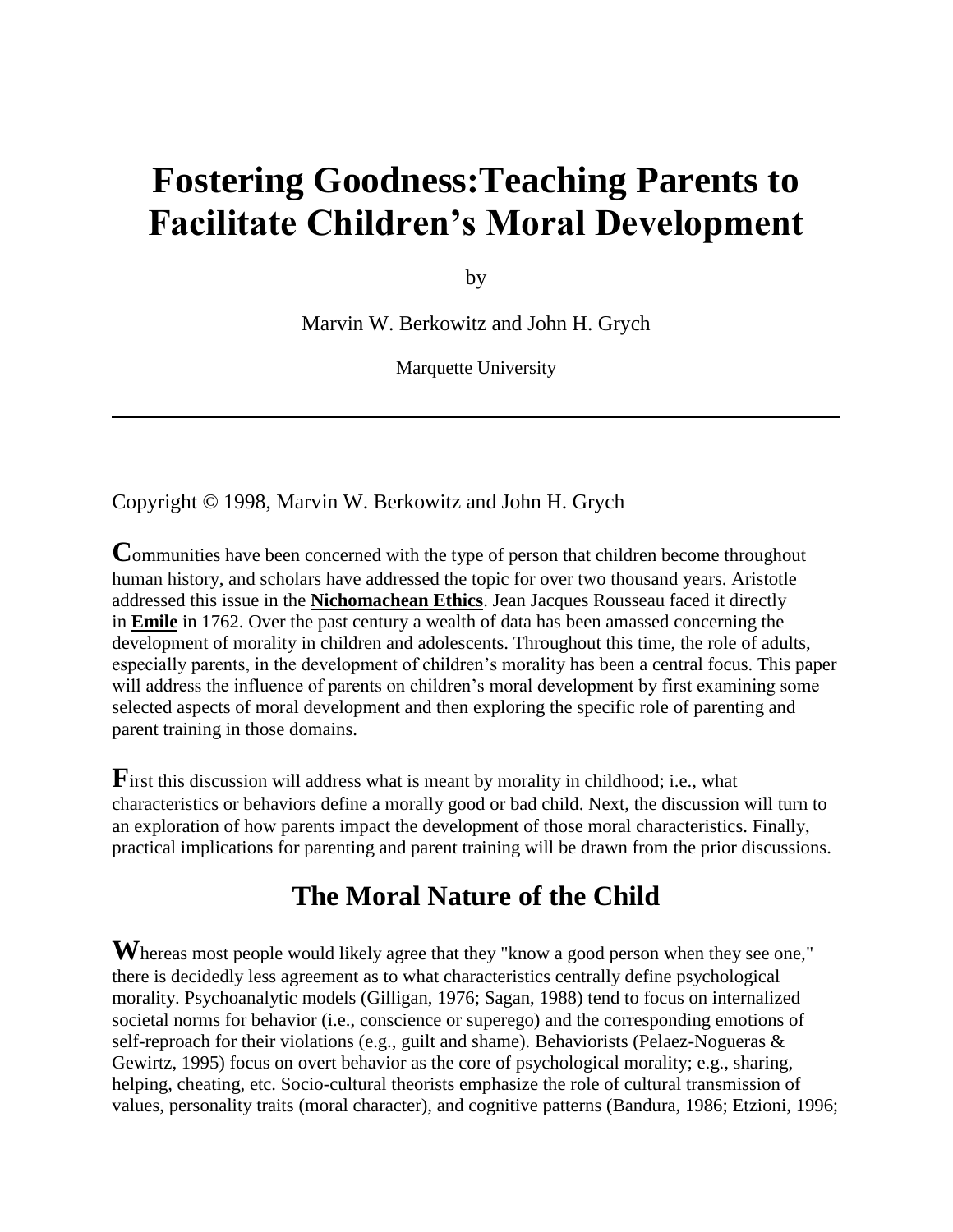Shweder et al., 1987; Staub, 1979). Biologists tend to focus attention on evolutionary functions, genetic selection of moral characteristics, hormones, and neuroanatomy (Alexander, 1987; Eysenck, 1976). Cognitive psychologists emphasize moral reasoning and decision-making (Kohlberg, 1976; Piaget, 1965).

**T**his heterogeneity results in a quite confusing picture of the moral person (Berkowitz, 1997). **Diverse disciplines and theoretical models have generated disconnected, myopic views of the moral person**. This is exacerbated by the problem of studying morality with people at different developmental levels. For example, the study of emergent morality in the second year of life (infancy) by necessity emphasizes empathy (Hoffman, 1976) and self-other differentiation (Lamb & Feeny, 1995) whereas the study of pre-school morality focuses, appropriately, on perspective-taking (Selman, 1980), self-control (Berkowitz, 1982), and social behaviors such as sharing (Eisenberg & Mussen, 1989). Those who study moral development in adolescence, by contrast, might focus instead on ethical philosophy (Forsyth & Pope, 1984) and moral identity (Blasi, 1993).

For these reasons, it is necessary to define the scope of moral development that will be addressed in this analysis. **The goal is to identify how parents can be taught to nurture the development of "building blocks" of morality**, a core set of characteristics that either (1) underpin and give rise to moral functioning or (2) reflect fundamental human morality. The focus thus necessarily will be on early and middle childhood, when these characteristics develop. Further, given the interest in the effects of parenting on moral development, only those aspects of morality that are most susceptible to parental influences will be addressed. Consequently, biological and evolutionary perspectives and concepts such as temperament or prenatal teratogens, for example, will not be considered. This nevertheless still leaves a fairly substantial domain of potential scrutiny.

Such moral characteristics, however, do not appear spontaneously nor are they disconnected from the larger core of what constitutes healthy psychology. Rather, the moral nature of a person is fully integrated with other aspects of that person's psychological make-up. For example, Colby and Damon (1992), in their study of moral exemplars, found many non-moral characteristics that were common among their subjects; e.g., a sense of humor, optimism, certainty. The final component of Berkowitz's (1997) "moral anatomy", meta-moral characteristics, refer to qualities such as these. Moral characteristics are matters of morality or ethics, whereas meta-moral characteristics are necessary for moral functioning but are not themselves intrinsically moral in nature. That is, they potentially serve either morality or immorality. For example, to be morally effective one needs self-control. However, self-control can also support criminal behavior, sadistic behavior, etc. Rest (1985) incorporates a variety of such characteristics into his model of the components of moral action; e.g., sensitivity and ego strength. In a sense, the first major model of moral character recognized this distinction as well. Aristotle describes practical wisdom or prudence as the intellectual capacity to discern what will and how to serve the moral virtues. Therefore, this discussion will focus on both types of characteristics: specifically moral characteristics and the more foundational meta-moral characteristics upon which they depend.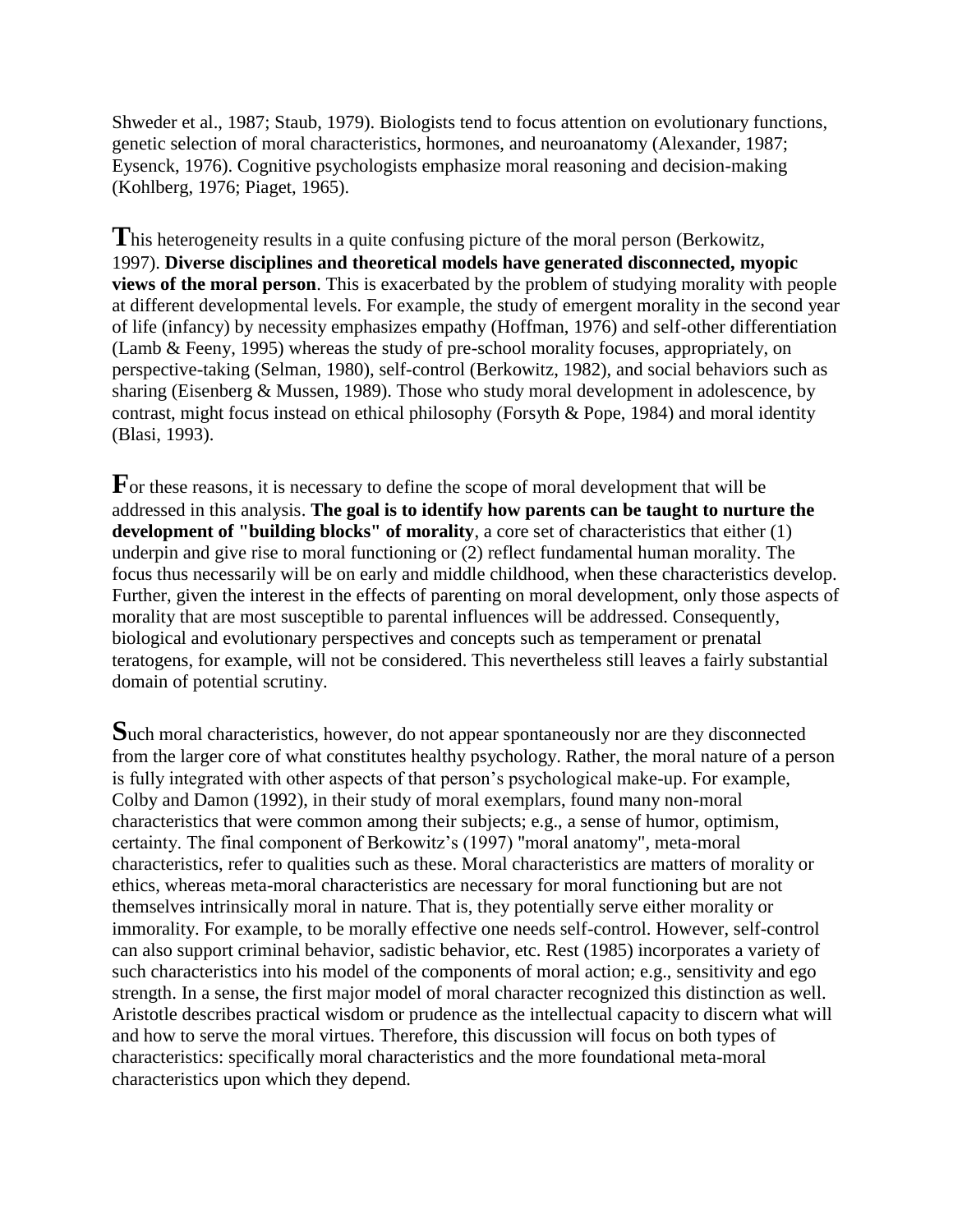**B**ased upon these criteria, and the emphases in the relevant literature, eight psychological outcomes of parenting will be examined. The first four are meta-moral characteristics: social orientation, self-control, compliance, self-esteem. Understanding these characteristics is important for explaining how parents influence their children's moral development. The next four are components of psychological morality: empathy, conscience, moral reasoning, altruism. All of these components are all well-researched areas with clear relations to parental behavior. Furthermore, all are evident during childhood and collectively span the entire range of childhood, beginning with the first appearance of an attachment bond and a moral sense in infancy (Lamb & Feeny, 1995) and ending with puberty (adolescence).

#### **Four Psychological Foundations for Moral Agency**

#### **A social orientation**

**Description**. Moral behavior flows from an interest in and concern for other people. Psychologists have long viewed the desire to take part in social interaction, to develop relationships, as critical to psychological health. Indeed, the absence of this desire is viewed as pathological. In the Diagnostic and Statistical Manual of Mental Disorders (DSM-IV; American Psychiatric Association, 1994), a person exhibiting pervasive detachment from and disinterest in social relationships is said to have schizoid personality disorder, and one of the major signals of emerging psychopathology in childhood and adolescence is the onset of an anti-social life-style in which the rights of others are ignored or violated (Weiner, 1980). Given its primacy for psychological health as well as moral development, it is important to understand how a healthy social orientation develops in childhood.

**C**onsensually, researchers and clinicians tend to point to the formation of a secure attachment bond in the first few years of life as the origin of healthy social orientation. Lickona (1983), in his prescription for raising moral children, argues that "given a loving environment, kids make huge strides in their relationships with other people. Babies get attached to those who cuddle and care for them, and that's their first vital link to the human community" (p. 10). **Attachment is the special affective relationship that forms between infants and their primary caretakers** (Ainsworth et al., 1978; Bowlby, 1969). **Research with humans and other primates has repeatedly demonstrated that the formation of a healthy attachment bond in the first two or three years of life leads to a broad variety of positive psychological outcomes** (Bowlby, 1988) and that these outcomes are long-lasting (Kobak & Sceery, 1988; Main & Cassidy, 1988). Of particular interest for this discussion are the findings of a relation between the nature of the attachment bond and social and moral outcomes in the child. Healthy ("secure") attachment relationships have been found to predict successful relationships throughout life. For example, Park and Waters (1989) report that preschool children with secure attachments had more harmonious interactions with peers than did children with insecure attachments. Indeed, it has been argued that the attachment relationship is the template for most later relationships (Oliner & Oliner, 1988; Sroufe & Fleeson, 1986). Magid and McKelvey (1987) argue that the single most consistent cause of childhood antisocial behavior is the lack of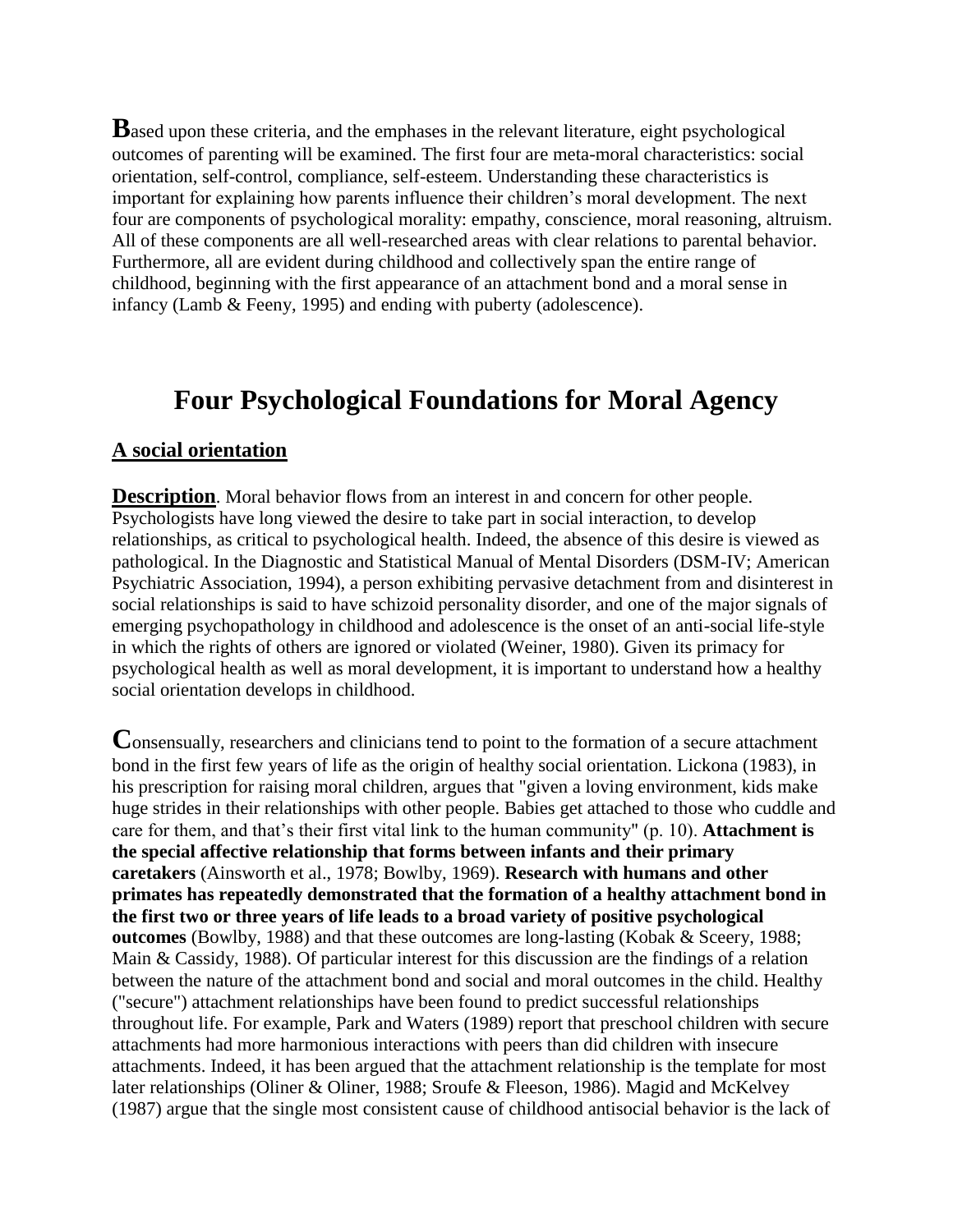a secure attachment bond in infancy, because of the resultant failure to develop a conscience ( one of the moral components to be discussed later). Ainsworth et al. (1978) report that securely attached children are more likely to comply with family rules (another of our foundational elements of moral agency).

**Relation to parenting**. It is a bit tautological to argue that parenting influences the development of a social sense, having already established that the core of a social sense derives from the formation of the attachment bond that is formed with one's primary caretakers. Nevertheless, one can examine which features of parenting affect the development of a secure attachment bond. Unlike other species in which the attachment bond is instinctive and very narrow and triggered by specific physical cues, in humans the attachment bond can form in a variety of ways and result in a broad range of outcomes.

**S**ecure attachments are understood generally to derive from the quality of the interaction between infant and caretaker (Schaffer, 1996). Although such interactions are best conceptualized as social systems (Schneider-Rosen & Rothbaum, 1993), the contributions of mother (or other attachment figure) can be meaningfully teased out of the system. **One of the most widely recognized parental characteristics that predict secure attachment bonds is responsivity**. Mothers of securely attached infants tend to respond consistently and rapidly to the infants' signals (Ainsworth, Bell, & Stayton, 1972). Securely attached infants also tend to have mothers who more accurately interpret the infants' signals and therefore respond more appropriately (Ainsworth, et al., 1978). Research has demonstrated that this characteristic continues to be present in parents of securely attached toddlers (Matas, Arend, & Sroufe, 1978). Not surprisingly,**mothers of securely attached infants also are more consistently nurturant, including more loving physical contact (Clarke-Stewart, 1973), and express less hostility and anger** (Main, Tomasini, & Tolan, 1979). Another parental predictor of secure attachment is diligence in physical care of the infant, whereas neglect predicts insecure attachments (Egeland & Sroufe, 1981).

**A**s already noted, the influence of the infant is also important in the nature of the relation that produces the attachment bond. Even here, there is useful information in parent training, however. Crockenberg (1981) demonstrated that infant temperament interacts with parental resources. Mothers with irritable infants were at risk for not forming secure attachments unless they had ample social support for their parenting. This support (e.g., from relatives) allowed the mother to escape the stress of the irritable infant for short periods of time.

## **Self-control**

**Description**. Even though there are a broad variety of perspectives on moral psychology, beginning at least with the seminal work of Hartshorne, May, and Maller (1929), they generally seem to agree that effective and mature moral agents must have some capacity to control their own behaviors effectively; i.e., "developmental implications of early differences in inhibitory control include differences in multiple aspects of morally relevant conduct, such as the tendency to violate prohibitions while without surveillance..., adolescent drug use..., self-control in the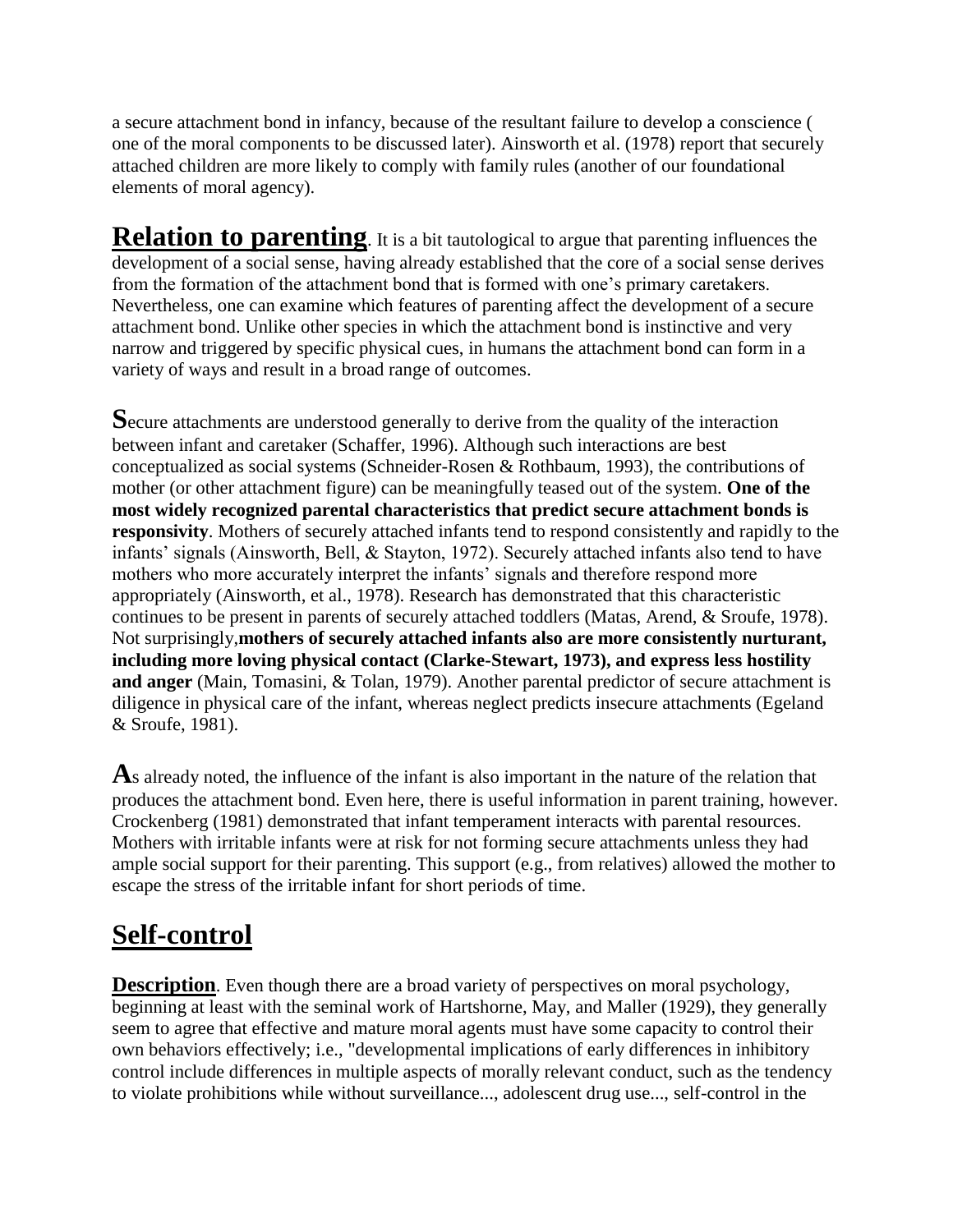face of temptation..., or empathy" (Kochanska, Murray, & Coy, 1997, p. 264). Etzioni (1993) in his Communitarian approach considers self-discipline, along with empathy, to be one of the two building blocks of character. Rest (1985) includes the ability to carry out one's moral vision to be one of four central ingredients in his cognitive-developmental model of moral maturity. Blasi and Milton (1991) parallel Rest in their focus on "moral will."

**S**elf-control is first recognized to develop in the deliberate motor schemes of infants, perhaps most notably in the achievement of toilet training. However, self-control as a personality or character trait has been studied most intensively in the pre-school years. As young children develop the ability to use mental mediators, such as mental imagery (Mischel, 1981) and private speech (Luria, 1961), they develop the capacity to resist temptation, suppress impulses, and delay gratification. **The most marked gains in such cognitively-mediated self-control abilities seem to develop between approximately five and seven years of age** (Berkowitz, 1982).

**Relation to parenting**. The development of self-control is a gradual and complex process in which maturation and development of the child's capacities plays a great role. Parents also, however, affect the development of self-control capacities, through a process that is consistent with "scaffolding" (Bruner, 1975) or guided self-regulation (Sroufe, 1995). Both of these concepts refer to a process in which parents provide support for unmastered skills via guidance, feedback, etc. Along these lines, Schaffer (1996) points out that **parents can help at each phase of self-control development by (1) creating the external controls necessary before self-regulation is mastered and (2) engineering the situations so that they are more readily controllable, given the nascent nature of infant and toddler self-control strategies**. For example, during the first months of life "the problem of regulation involves safeguarding the infant from stimulation that is too strong and which will therefore have too great an arousing effect. Caregivers have a vital role in protecting and soothing" (p. 248). Maccoby (1980) concurs and lists five ways parents can assist in the complex transition from impulsivity to selfregulation: **(1) protect children from the effects of their impulsivity by situational management; (2) provide the ego-controls that children have not yet developed (e.g., soothing children during emotional outbursts); (3) teaching coping skills, like how to shift one's own attention in delay of gratification situations; (4) helping children to anticipate the consequences of their actions; (5) modeling self-contro**l.

Block (1971) reports that impulsive adolescents come from homes in which there was a high level of conflict, especially about child-rearing values, parents neglected to teach their children, and parents demanded very little of their children both in terms of household chores and school work.

## **Compliance with external standards**

**Description**. Part of the nature of a moral being is adherence to selected external controls; an effective moral agent must eventually learn to internalize external standards for behavior. For example, children must learn that sharing valued objects in work and play is societally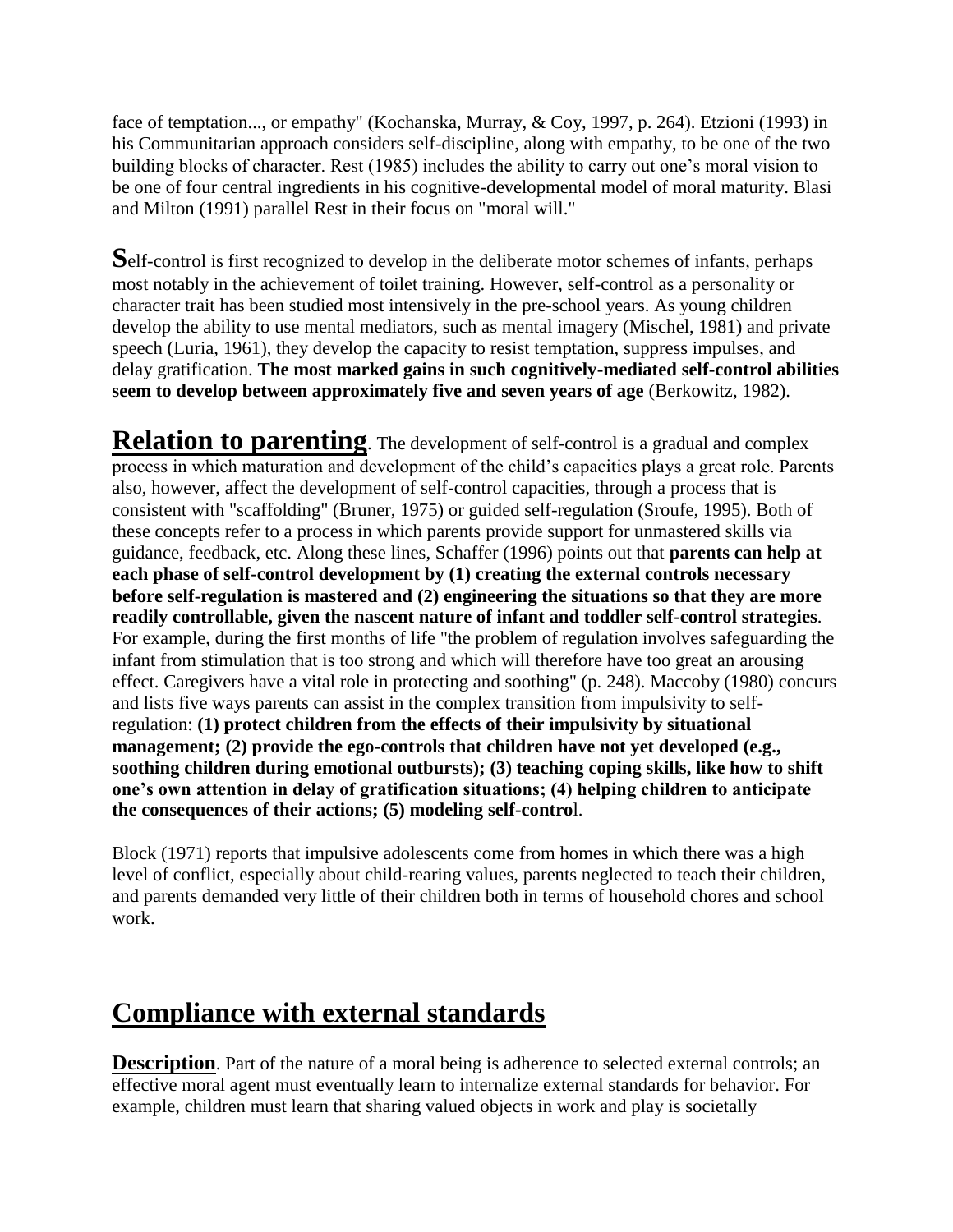encouraged (Eisenberg & Mussen, 1989). The roots of such compliance have been identified as beginning to develop in infancy (Lamb, 1993). Beginning at around 18-19 months of age, toddlers begin to want to comply with mothers' demands. They begin to spontaneously make reparations for their transgressions; e.g., tattling on themselves or soliciting praise when complying.

**Relation to parenting.** Parental behavior is highly influential in the development of early compliance. Mother's flexibility (Westerman, 1990), reliance on negotiation rather than direct control (Kuczynski, et al., 1987), and positive affect when parenting (Kochanska, et al., 1989) have all been found to relate to higher levels of compliance in toddlers. Furthermore, such behaviors have been linked to the development of conscience six years later (Kochanska, 1991).

#### Self-esteem

**Description**. Platitudes and "truisms" about self-esteem abound: "You have to like yourself before others can like you," "Be your own best friend," etc. Indeed, research supports the gist of these contentions. Self-esteem in childhood has been related to mental health later in life, while a lack of self-esteem has been related to social dysfunctions and mental pathologies such as depression and anxiety (Harter, 1993). The relation is not always straightforward as overly high self-esteem (an inflated sense of self) has also been found to be dysfunctional in peer relations (Hartup, 1983), but the bulk of the evidence suggests that a positive sense of self is psychologically healthy.

**Relation to parenting.** Coopersmith (1967) reported that three central dimensions of parenting promote children's self-esteem: acceptance of their children, setting clearly defined limits for the child's behavior, allowing individual expression and respecting the child's unique personality and point of view. These dimensions correspond closely with what Baumrind (1971) has identified as the "Authoritative" parenting, a style of parenting that will be discussed later in this paper.

## **Parental Influences on Moral Development**

#### **Empathy**

**Description**. Empathy has been identified by Kagan (1984) as one of the "core moral emotions." Damon (1988) considers it "one of morality's primary emotional supports" (p. 14) and argues that "because morality is fundamentally concerned with one's obligations to others, it cannot be developed solely through introspection and recognition of one's inner feelings... Children must learn to become attuned not only to their own emotional reactions but also to those of others. Children must learn to be receptive to the input from others' emotional expressions, modifying their own feelings when appropriate" (p. 128). Empathy has been defined in different ways, but the most widely recognized position on empathy comes from the work of Martin Hoffman (1991). Hoffman considers empathy to be an affective response to another's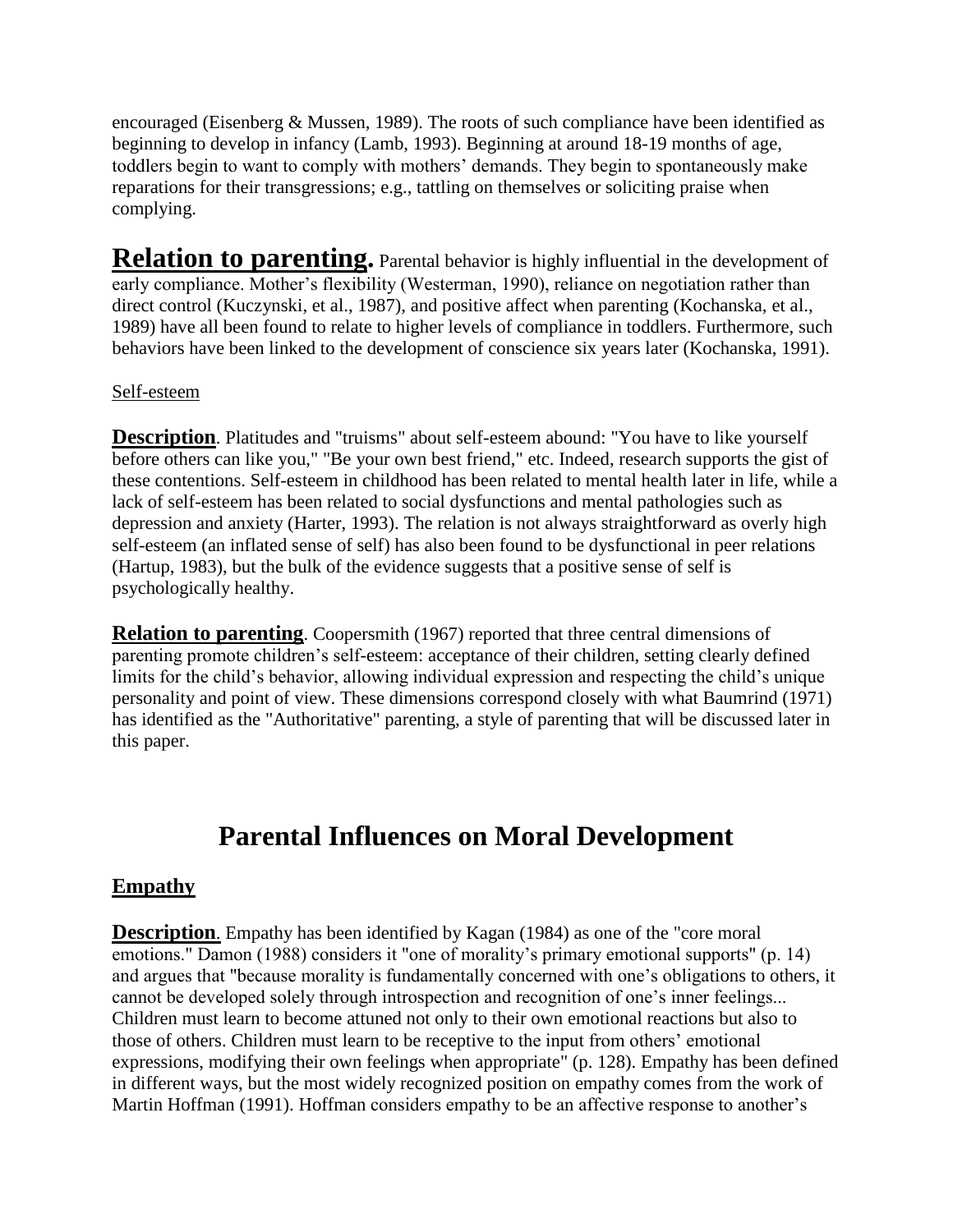distress that is "more appropriate to someone else's situation than to one's own" (p. 275). He describes it as a bystander phenomenon, such that empathy is aroused in one who is observing (or imagining) another's plight from the outside. In a fairly complex model, Hoffman describes five types of empathy ranging from automatic and involuntary reactions of infants to the sound of other infants' cries to mature, reflective reactions to the meaning of others' unfortunate circumstances. Empathic responding has been positively related to altruism (Eisenberg & Miller, 1987) and negatively related to antisocial behavior (Gibbs, 1987).

**Relation to parenting.** Where does empathy come from? Clearly, Hoffman (1991) thinks it is born in the infant's innate tendency to match the noxious affect of others, what he calls "global empathy." This is fed and nurtured by the cognitive development of the child, most notably the child's developing ability to take others' perspectives (Damon, 1988). But Hoffman (1983) also very strongly emphasizes the role of parental induction, and conversely the avoidance of power assertion and love withdrawal techniques, in the development of empathic responding.

## **Conscience**

**Description.** Conscience has long been understood as a combination of (1) internalized standards and (2) behavioral and affective results of adherence to or violation of those standards (Gilligan, 1976). Much of the literature on conscience derives from a psychoanalytic perspective (the Super Ego), but researchers from other perspectives have also found it useful to study aspects of conscience.

**T**he most impressive work on the development of conscience, however, comes from the work of Kochanska and her colleagues (e.g., Kochanska, et al., 1994; Kochanska, Murray, & Coy, 1997). These researchers have described**conscience as having two major aspects**. The first is *affective discomfort* which encompasses the emotional results of transgression; e.g., guilt, apology, empathy for the victim, etc. The second is *active moral regulation or vigilance*, which encompasses the classical internalization of standards along with confession, reparation, and monitoring of others' wrongdoing.

**Kochanska** (1991) has demonstrated a link between early temperament, specifically high inhibitory control and low impulsivity, and later conscience development. This substantiates the assertion that self-control is a foundational element in the development of morality.

**Relation to parenting**. Hoffman and Saltzstein (1967) reported that parental use of induction led to increased internalization of moral standards and guilt in children. Allinsmith and Greening (1955) similarly reported that avoidance of power assertion by parents increases guilt more than does reliance on power assertion. Kochanska and colleagues have also investigated the parenting correlates and predictors of the development of conscience in young children. Kochanska and Aksan (1995) reported that mutual positive affectivity between mother and child and maternal avoidance of power assertion are related to the internalization of standards in preschool children. In a different report, Kochanska (1997) extended the notion of mutuality of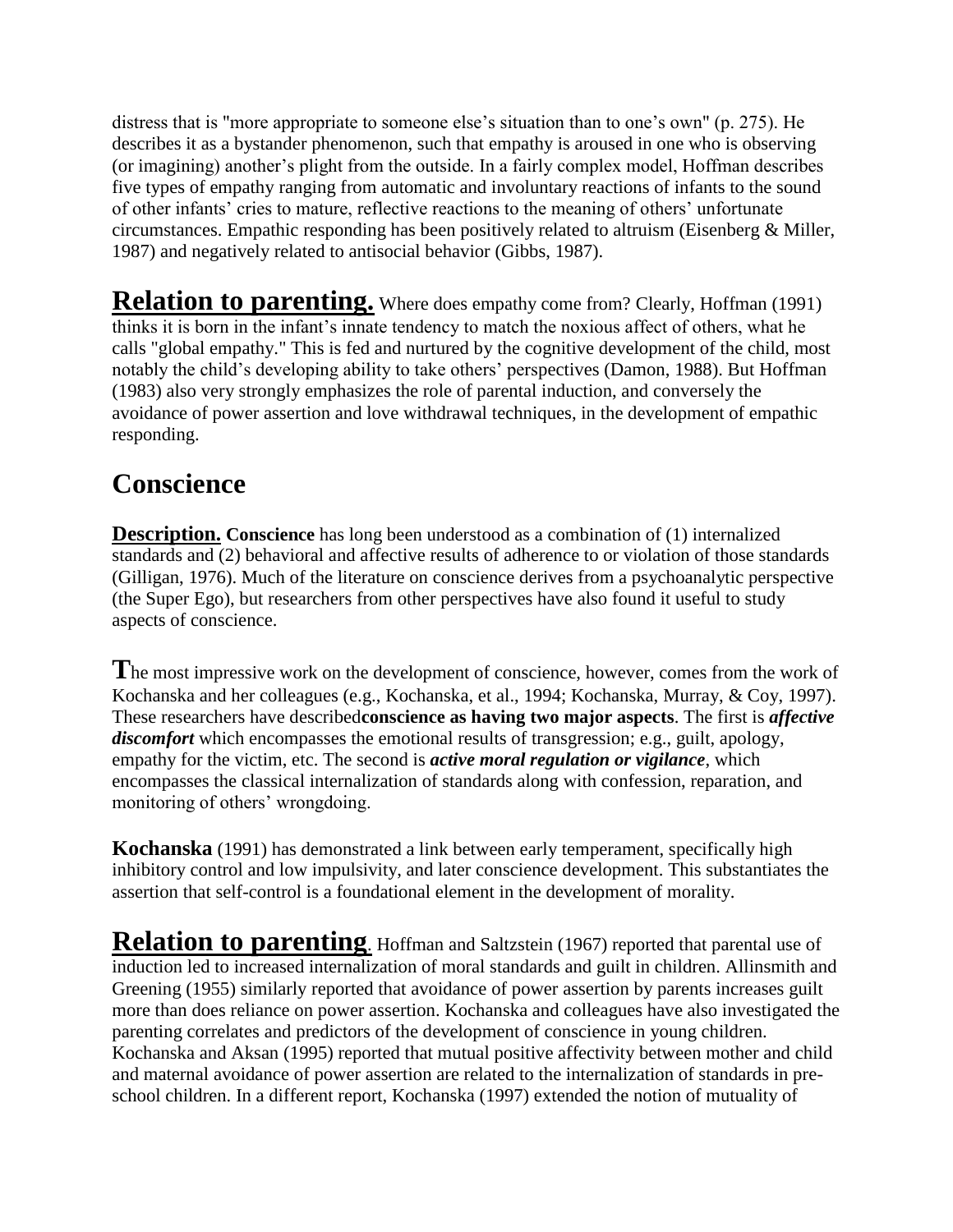affect to encompass a broader reciprocity between mother and child, and reported that conscience development is related to a sustained pattern of mother-child reciprocity including mutual affectivity, low power assertion, and maternal empathy.

# **Altruism**

**Description**. Perhaps one of the most widely recognized and studied aspects of moral psychology is altruism, or the giving to another at cost to oneself. Altruism has been studied in anecdotes of toddlers offering solace to one another, in laboratory manipulations with children, adolescents, and adults, and in real-life acts of common altruism (e.g., charitable donations) and heroism (e.g., Christian saviors of Jews during World War II in Europe). Altruism may be construed as a behavior (or set of behaviors) or as a personality trait (character). The latter tends to represent an enduring tendency to engage in the former (Berkowitz, 1997).

**A**n extensive body of research has illuminated the characteristics and determinants of altruism. Eisenberg and Mussen (1989), in a review of the literature, conclude that **altruistic children tend to be "active, sociable, competent, assertive, advanced in role taking and moral judgment, and sympathetic"** (p. 151). In examining altruism as a behavior rather than a trait, they also point out that there are diverse situational factors that determine whether a child will act altruistically; factors such as the cost to the actor, the nature of the victim, the mood of the actor, etc.

We can also find a link to the foundational elements discussed above. In their classic study of rescuers of Jews in Nazi Europe, entitled **The Altruistic Personality**, Samuel and Pearl Oliner (1988) argued that the rescuers were motivated by strong values of care and inclusiveness which were in large part transmitted to them by their parents through the formation of an early attachment bond, a bond which "shapes personality and becomes the prototype for all subsequent relationships" (p. 171). Furthermore, Eisenberg and Mussen (1989) contend that altruism is linked to moral reasoning, an aspect of morality that shall be discussed shortly.

**Relation to parenting**. Parenting is an important determinant of altruism. Eisenberg and Mussen (1989) conclude that **parents of altruistic children are nurturant and supportive, model altruism, highlight the effects of actions on others, use induction, establish clear expectations for mature behavior, and create opportunities for their children to manifest responsibility for others**. Research also shows that parents of altruistic children tend to moralize, i.e., lecture about right and wrong, using strong affect (Zahn-Waxler, Radke-Yarrow, & King, 1979) and use an authoritative parenting style (Baumrind, 1971). As noted above, Oliner and Oliner (1988) found that WWII rescuers were motivated by "values learned from their parents which prompted and sustained their involvement" (p. 143).

## **Moral Reasoning**

**Description.** While there are a number of models of the development of moral reasoning (Damon, 1977; Eisenberg, 1986; Haan, et al., 1985; Kohlberg, 1976; Piaget, 1965), most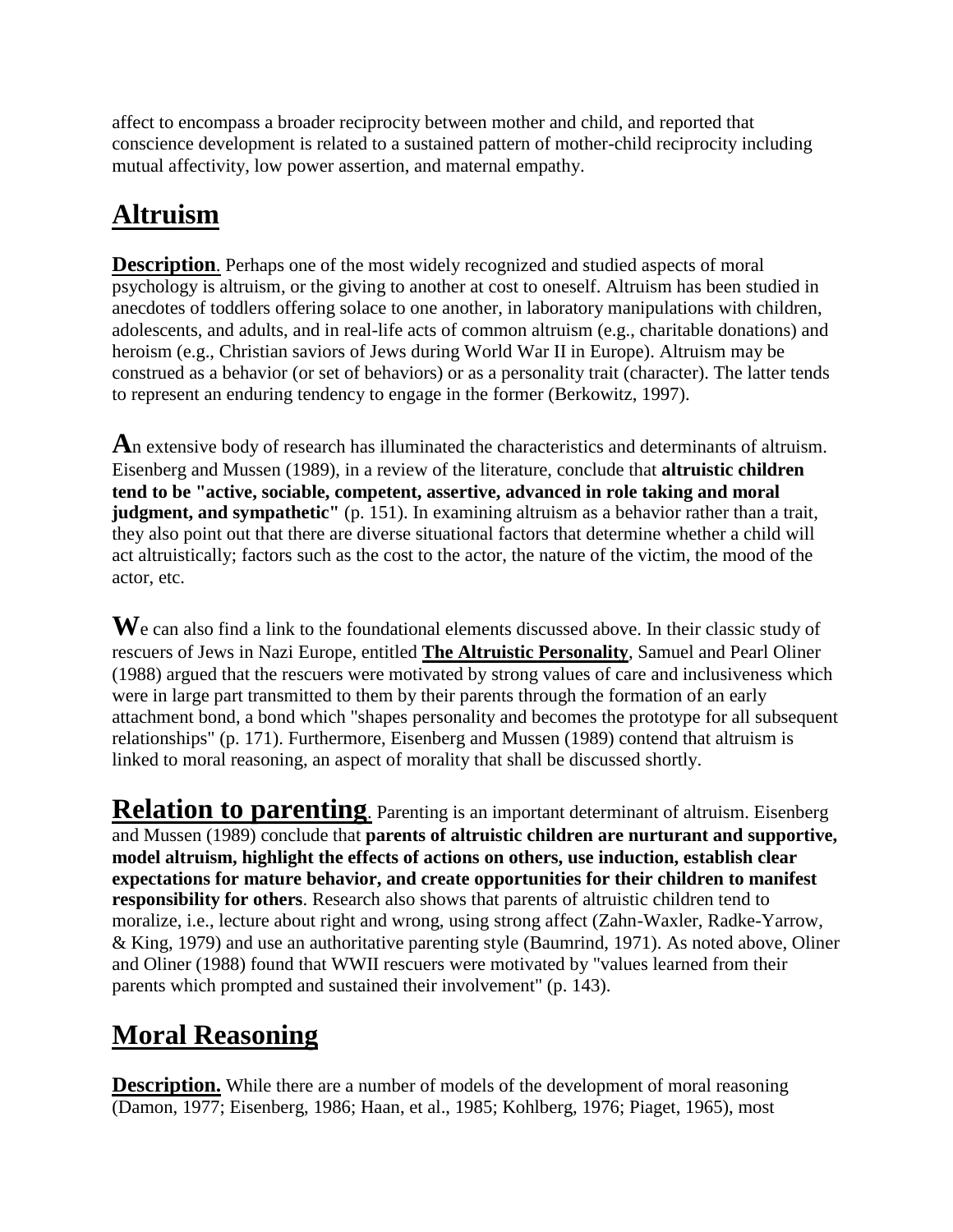research on the relation of parenting to moral reasoning development has relied predominantly on Kohlberg's model. This section will therefore describe the Kohlberg model and summarize findings related to parenting and Kohlbergian moral reasoning development, but will include findings about the relation of parenting to some of the other models of moral reasoning development.

Kohlberg (1976) has identified an invariant sequence of six stages of reasoning about morality; i.e., a developmental progression of increasingly more effective ways of thinking about and resolving moral problems and issues. Only the first three stages apply to the developmental levels under investigation in this discussion. The first stage represents a very dogmatic, physicalistic, and egocentric perspective on right and wrong. Acts are right if (1) they are sanctioned by authorities or other powerful individuals or (2) they do not result in undesirable concrete consequences to the actor (consequences that are typically understood as inevitable, even magical or automatic). At the second stage, right and wrong are still calculated by concrete consequences, but the child has come to see that others may have different perspectives than the self. This opens the door for negotiation. Right is still what maximizes desirable and minimizes undesirable consequences, but authorities no longer have absolute control and consequences are no longer perceived as inevitable. Hence a "I'll scratch your back if you scratch mine" morality arises; i.e., a morality of exchange. At the third stage, right and wrong are no longer limited to the concrete consequences of actions, nor to consequences to a specific individual (usually the self). Now morality is based less upon concrete and more upon psychological and covert consequences. Furthermore the consequences are to social units, most notably to dyads. Hence the bottom line for calculating right and wrong is relationships with others; e.g., what significant others think is right, what will happen to the relationship, what will happen to one's reputation, etc. Research suggests that Stage 1 is an early childhood stage, Stage 2 is a middle childhood stage, and Stage 3 is an adolescent stage, although there are quite varied rates of development through these stages (Colby & Kohlberg, 1987).

**Relation to parenting.** Ironically, the effects of parenting on the development of Kohlbergian moral reasoning were largely ignored for decades. This was due in part to the Piagetian (1965) thesis that parents tended to be authoritarian and therefore suppress moral reasoning development, whereas peers were more egalitarian and therefore fostered moral reasoning development. Fortunately, researchers eventually questioned or ignored this position (Holstein, 1976; Lickona, 1983; Parikh, 1980; Speicher, 1994; Speicher-Dubin, 1982; Youniss, 1980) whereas other researchers had studied this with outcome variables other than Kohlberg stage (e.g., Hoffman & Saltzstein, 1967). Hence a substantial body of literature exists (see Speicher, 1994, for a review). Most research has focused on three principal parent variables: parental stage of moral reasoning, parental discipline style, family communication patterns.

**P**arent stage of reasoning has been systematically related to child stage of reasoning (e.g., Holstein, 1976; Parikh, 1980; Walker & Taylor, 1991), but this effect is difficult to interpret. First, moral reasoning has a strong cognitive component and this correlation may be reducible to intelligence. Second, there is a strong relation between parental stage of moral reasoning and parenting style of communication and discipline; hence the variables are confounded. Third, it is clear that parents and other adults adjust the stage of their rhetoric to the level of assumed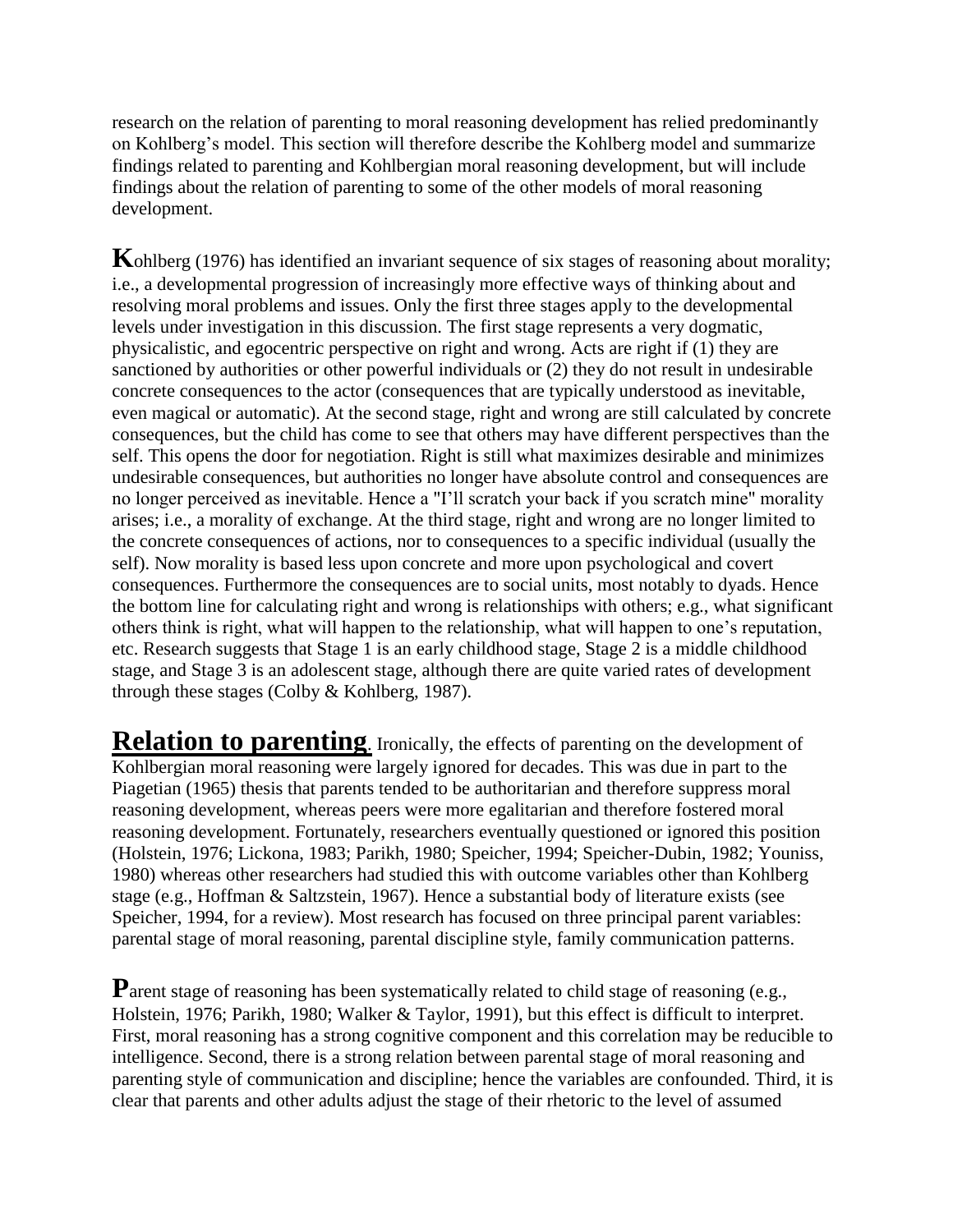understanding of their children (Olejnik, 1980; Walker & Taylor, 1991). Fourth, the results of these studies are quite variable; e.g., Walker and Taylor find the effect only for real dilemmas and not for hypothetical dilemmas and Speicher (1994) finds both gender and age variability. When these variables are considered together, however, it appears that the relation between parents' and children's stage is not causal (Parikh, 1980); rather, the other two parenting variables seem to account for most of the development of moral reasoning in children.

**B**aumrind (1971) and others (e.g., Hoffman & Saltzstein, 1976; Schaefer, 1959) have identified discrete patterns of parental behavior that are referred to as *Parenting Styles*. Baumrind describes three predominant parenting styles.*Authoritarian* parents are highly controlling and demanding but affectively cold and hostile and generally uncommunicative. *Permissive* parents tend to be loving and communicative but wield little control and set few demands for mature behavior. More recently (Baumrind, 1980), Permissive parenting has been differentiated into the more classically warm laissez faire style and the more distant neglectful style; however, the research being reviewed here pre-dates this differentiation. *Authoritative* parents are loving, controlling, communicative, and set high maturity demands for their children. It is those latter parents whom researchers have found to produce the most positive child characteristics, including higher moral functioning.

**O**nly a few studies have directly examined the relation of parenting style to moral reasoning development; however, numerous studies have examined component variables that comprise distinct parenting styles. For example, Clarity of Communication, a predominant characteristic of Authoritative parenting, includes parental behavior that has been identified most prevalently as Induction; i.e., explaining one's parenting behavior to the child especially with a focus on consequences of one's actions for others. Induction, under a variety of names, has been significantly positively related to moral reasoning development, of both the Piagetian and Kohlbergian varieties (Hoffman & Saltzstein, 1967; Holstein, 1976; Parikh, 1980; Shoffeit, 1971; Speicher-Dubin, 1982). Three studies have directly examined the relation of parenting style to moral reasoning development. Pratt and Diessner (1994) reported that **adolescent moral reasoning is predicted positively by Authoritative parenting style and negatively by Permissive parenting style**. Boyes and Allen (1993) reported similar results while employing different methods of assessing both moral reasoning and parenting style. They found the **highest levels of moral reasoning in college students with Authoritative parents and lowest with Authoritarian parents**. Berkowitz, et al. (1995) however found no relation between parenting style and adolescent moral reasoning; however, their sample was a clinical sample. Finally, research has demonstrated that**parents at higher stages of moral reasoning tend to use more Induction and other Authoritative parenting elements** (Parikh, 1980). Hence, it appears that a pattern of Authoritative parenting, especially with its focus on open supportive communication, is nurturing of children's moral reasoning development.

**T**he communicative element of parenting style has already been addressed; however, there is a second way in which family communication has been studied in the development of children's moral reasoning capacities. **Numerous investigators have examined the nature of family discussions of moral issues (both real and hypothetical) and their relation to children's moral reasoning development**. There are two types of such studies: those that use family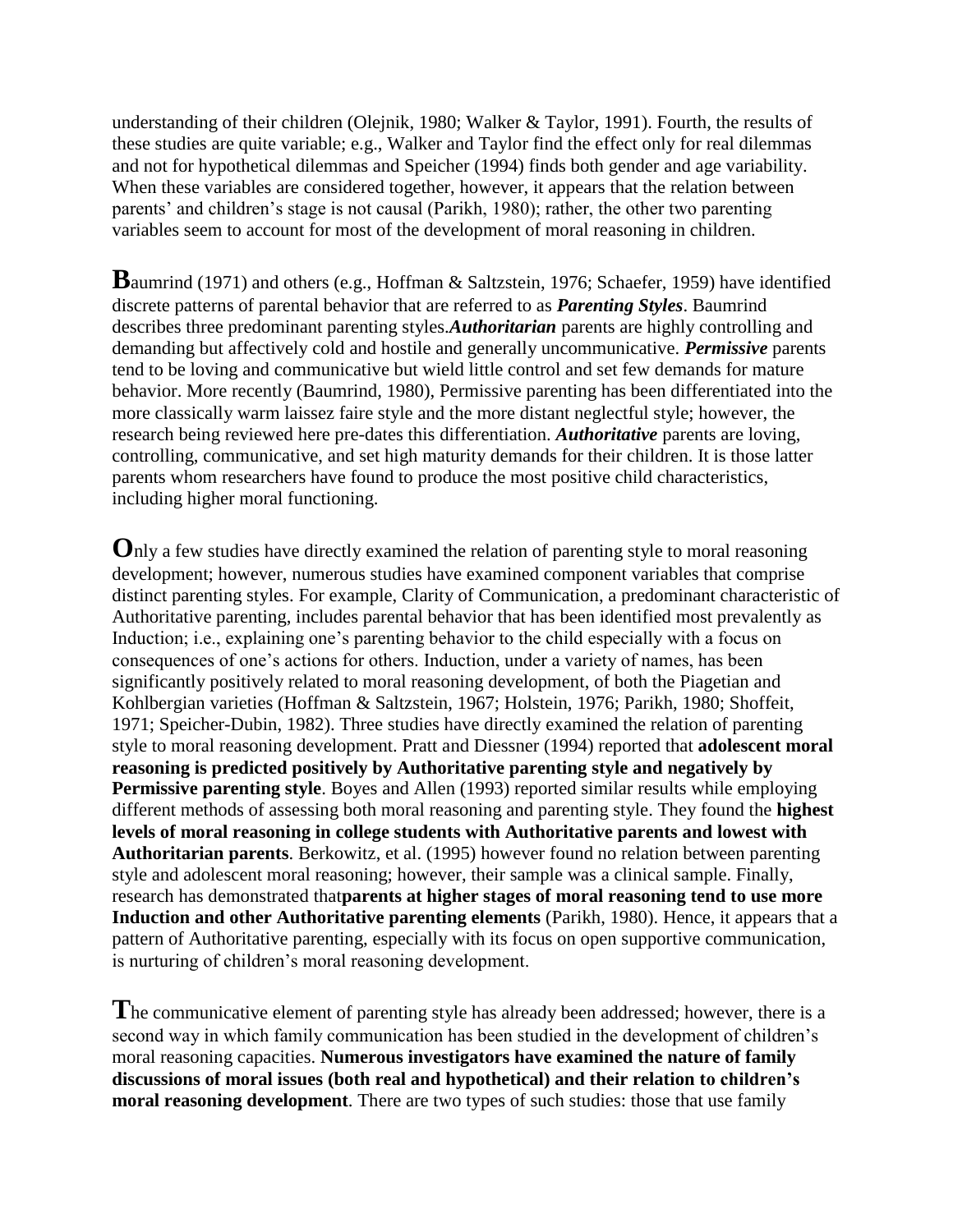discussions as interventions intended to stimulate children's moral reasoning development and those that simply analyze family discussions and look for relations to children's levels of moral reasoning.

**T**wo intervention studies have been identified. Grimes (reviewed in Higgins, 1980) found significantly greater moral reasoning development when mothers were included in moral discussion with their children than in a traditional classroom moral discussion intervention. Stanley (1980) noted that the only successful parent training group was composed of parents *with* their adolescent children. Furthermore, only those parents showed a parallel decrease in authoritarian decision-making in family discussions.

**T**hree studies have examined the relation of *transactive discussion* (Berkowitz & Gibbs, 1983) in family discussions to children's moral reasoning stage. Transactive discussion is a form of discussion originally identified in adolescent peer moral dilemma discussions. It is defined as speech acts in which the speaker re-presents (e.g., paraphrases) or actively operates on (e.g., analyzes, extends, logically critiques) the reasoning of a co-discussant. Powers (1982) reported that transaction was weakly related to adolescent moral reasoning. The greatest moral development was found in families that are supportive of their children in the discussions and share perspectives. Kruger, in a series of studies, reported that transaction in both peer and mother-daughter moral discussions is positively related to moral reasoning development (Kruger, 1992; Kruger & Tomasello, 1986). Walker and Taylor (1991) found that children's moral reasoning development was best predicted by three features of parent-child moral discussions: "Socratic" questioning, affective support, presentations of moral reasoning above the child's stage. The authors also note that it was the discussion of real family dilemmas and discussions with "re-presentational" transaction that were the richest developmentally.

**I**t appears that parents and children naturally tend to regulate they way they communicate when discussing moral topics with each other. **Children who are most advanced in moral reasoning tend to have parents who, either naturally or through training, affectively support their children in the discussions, ask challenging questions and elicit children's reasoning, present advanced challenging moral perspectives, and openly reflect on and re-present their children's reasoning**.

## **Educating Parents as Natural Moral Educators**

As demonstrated in the review above, research investigating parental influences on children's moral development consistently identifies a set of processes that relate reliably to moral thought, feeling, and action in children. Within this set can be identified a short list of **five parenting processes** that relate to two or more of the seven components of moral psychology featured in the preceding discussion. Parents' use of *induction*, expression of *nurturance and support*, use of *demandingess and limit setting*, *modeling* of socio-moral behavior, and implemention of a *democratic open family discussion and conflict resolution style* are each positively related to two or more of the fundamental "building blocks" of morality described above (see Table One). Thus, by focusing on a relatively small number of parenting dimensions, parents can play a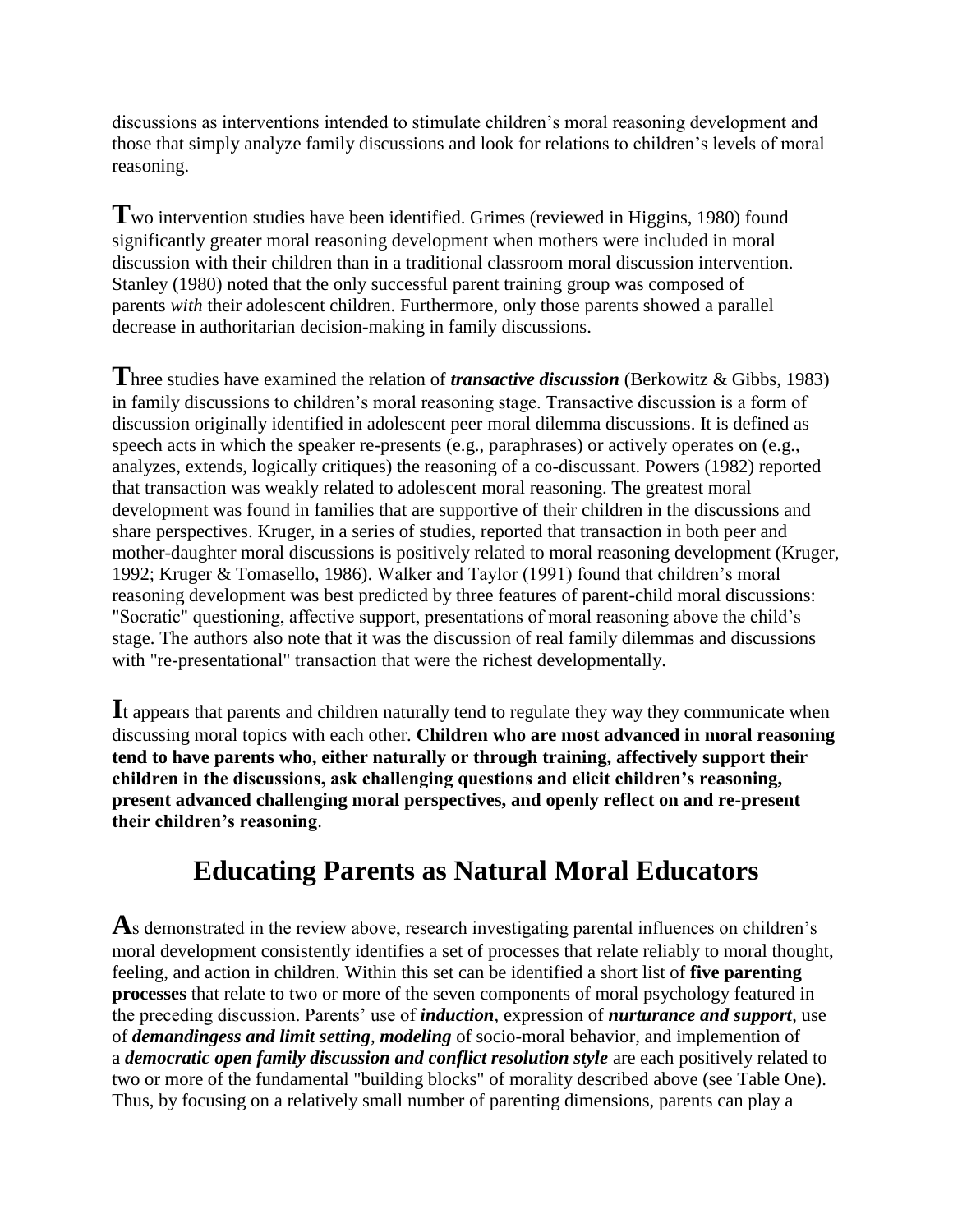significant role in shaping the moral development of their children. Below we discuss each of these dimensions and provide practical recommendations for helping parents become more effective moral educators (for a more extensive and less technical treatment of this issue, see Lickona, 1983).

## **Induction**

**Perhaps the single most powerful parental influence on children's moral development is induction**. Explaining parental behavior and its implications for the child and others is linked to greater empathy, more highly developed conscience, higher levels of moral reasoning, and altruism. Why should this rather simple process be so potent for shaping moral development? Perhaps because it explicitly links the self and other, simultaneously stimulating children's understanding of the reasons for choosing one behavior over another and the impact of that behavior on another person. Thus, it directly addresses and connects the cognitive (moral reasoning) and affective (empathy) aspects of moral functioning, and helps children to internalize standards for moral behavior. As Lickona (1983) points out, children "need to see us lead good lives, but they also need to know why we do it. For our example to have maximum impact, they need to know the values and beliefs that lie behind it... We teach, *directly*, by telling. We need to practice wheat we preach, but we also need to preach what we practice" (p. 22). It also spurs children's perspective-taking abilities by focusing on how others might feel or think in a given situation.

At the same time, induction models a rational, respectful approach to interpersonal relations. When parents take the time to explain their behavior to their children and show awareness of how that behavior affects the child, they implicitly acknowledge that the child's feelings and viewpoint are important and worthy of attention. Indeed, such respect for children is at the heart of both Damon's (1988) and Lickona's (1983) models of raising good children. Damon offers the principle of *respectful engagement* as the underlying model for moral parenting: **"respond to the child's own experience without intruding upon this experience, while at the same time presenting the child with consistent expectations, guidelines, and mature insights clearly explained"** (p. 124). Lickona argues that respect is the core of morality and parents need to nurture mutual respect in their relationships with their children: "one of the most basic ways to develop kids' respect for themselves and others is to *respect them, and require respect in return*...Treating kids with respect means treating them like persons...**Treating kids like persons means trying to be fair with them**" (pp. 18-19). Finally, the discussion of behaviors that parents consider more or less acceptable helps children understand and internalize particular standards for behavior (Schulman & Mekler, 1985).

**T**here are many opportunities to employ induction. One of the most obvious is in the context of discipline. When children disobey, parents have the opportunity to teach their children about what is right and wrong, and more importantly, *why* certain behaviors are preferable to others. Taking the time to go through this process will further the child's understanding of moral principles and consequently reduce the need for such interventions in the future. Of course, at times short-term goals such as stopping a particular behavior (e.g., hitting another child) take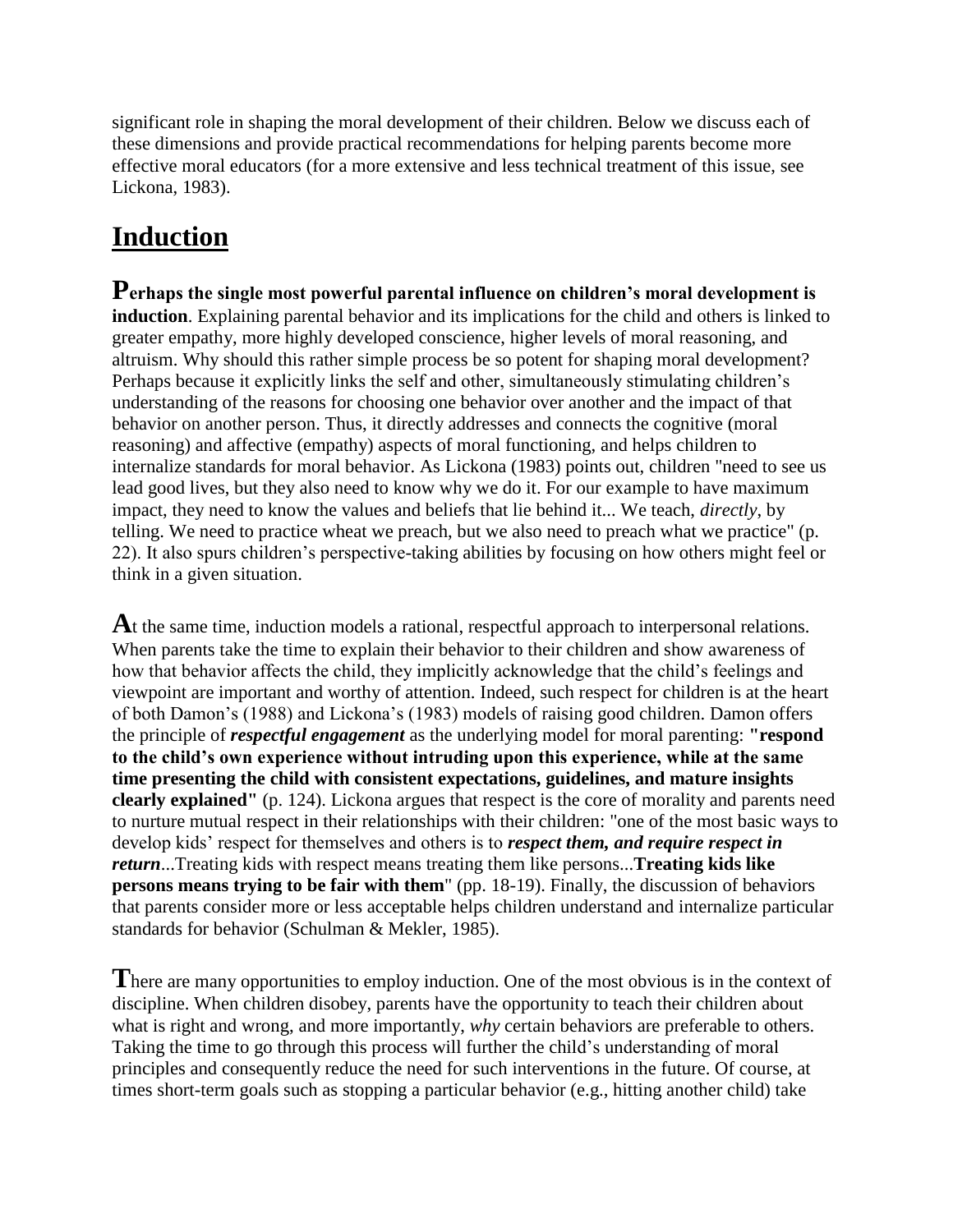precedence over such long-term goals and make other kinds of discipline necessary (e.g., timeout). Nonetheless, talking through what happened with the child at a later time will help them better understand the moral implications of their behavior.

**I**nduction need not take place only when discipline is required. Discussing the day's events also can involve a focus on the "whys" of behavior and their consequences for other people. Talking explicitly about why the child, parent, or other some other person did something and how it affected other people can flow naturally out of everyday conversations and again make salient the rational and emotional aspects of behavior.

**D**uring dialogues generated by parents' use of induction, parents also can help stimulate children's moral development by the use of Socratic questioning within an emotional supportive context (Walker & Taylor, 1991). For example, parents can ask children why they think that their behavior (say, refusing to share a toy) led another child to cry, helping children come to the answer themselves. How parents can do this depends on the child's level of development; parents need to be cognizant of what children can understand and adjust their language accordingly. This is what Lickona (1983, p.8) refers to as "the moral development approach to raising good children." For example, telling toddlers not to hit another child because it hurts the other child may be sufficient for communicating the message that one's behavior affects others, and is an improvement over simply telling them that such behavior is wrong. Preschoolers with more advanced perspective-taking skills can make the connection between not liking to get hurt themselves and their behavior toward other people. As children get older, engaging them in more sophisticated discussions about why some behaviors are preferable to others becomes feasible.

# **Nurturing and support**.

Another element of parenting related to several core components of morality is Authoritative Parenting (Baumrind, 1980). **"Maladaptive moral-emotional patterns are prevented in the authoritative type of parenting advocated by Baumrind; for as Baumrind has shown, authoritative child rearing fosters social sensitivity, self-awareness, and respect for rules and authority"** (Damon, 1988, p. 122). This style of parenting has been defined by the intersection of two parental tendencies: responsiveness and demandingness. We will deal with them separately. Responsiveness is understood as the provision of nurturance and support. Establishing a warm, mutually positive basis for interaction promotes the development of conscience and moral reasoning in children. Moreover, it is linked to secure attachment and selfesteem, two of Berkowitz's (1997) meta-moral characteristics, and thus has effects that go beyond the province of moral development.

**One effect of warm and responsive parenting is communication of the idea that the child is valuable and worthy of such treatment. "We raise children by giving them love. The kind of love that helps them develop a positive self-concept. A sense of their worth."** (Lickona, 1983, pp. 28-29). A broader message is that people in general are deserving of respectful treatment, and therefore it is wrong to do something that is hurtful to another. Violation of this standard leads to guilt and shame, affects linked closely to conscience. It also provides a basis for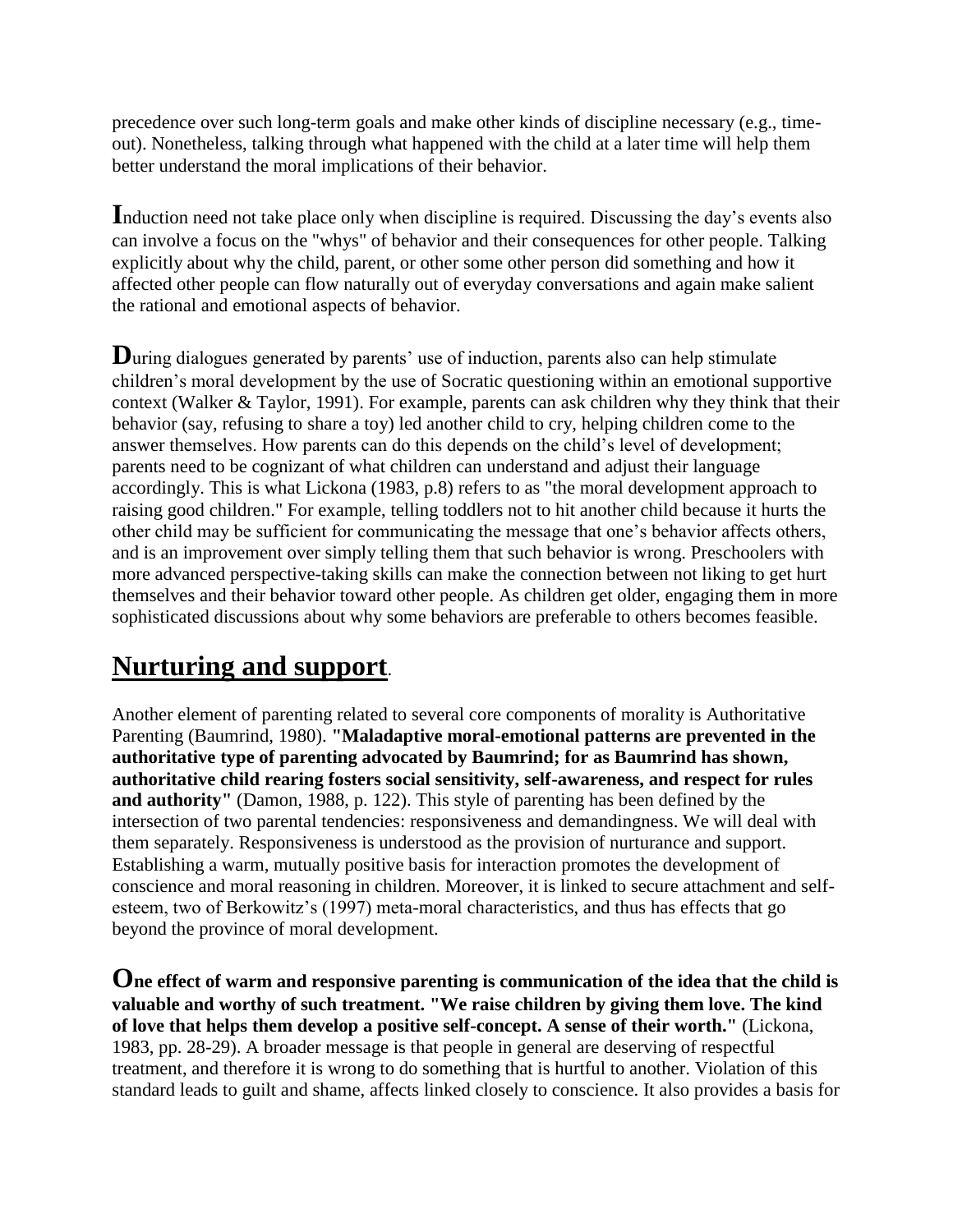moral reasoning: if people are worthy of humane treatment, what course of action is best in a given situation?

**E**ven more than with induction, opportunities to express nurturance abound in parent-child relationships; in fact, the level of warmth and support is a pervasive quality of these relationships. One implication of this is that many interactions not related to the domain of moral functioning will affect children's development in this area. However, the expression of support during interactions around moral issues may be especially important. For example, parents trying to challenge children to think through the moral consequences of some behavior will be more effective if they show support for and interest in the child's point of view and exhibit empathy for the child's feelings. In addition to providing a supportive platform for children to confront the moral implications of their (or others') behavior, parents who take this approach also model concern for others, and so there may be indirect benefits as well. As noted above, parent-child discussions of moral issues seem to be most developmentally nurturing when done in a respectful and emotionally supportive way (Powers, 1982; Walker & Taylor, 1991). What is most interesting about these data is that this pattern is quite different than what one finds in examining the most developmentally productive peer moral discussions, which tend to be highly conflictual and combative in nature (Berkowitz & Gibbs, 1983).

## **Demandingness**

**A**s noted, the second component of Authoritative parenting is demandingness. Demandingness is more than simply requiring certain behaviors from children. Effective demandingness requires three major ingredients. First, parents need to set high but realistic goals for their children. This entails understanding what the child can and cannot reasonably be expected to do. Children whose parents have low expectations for them, develop low expectations for themselves. Children whose parents set unreasonable high expectations for them, become frustrated, angry, and develop a sense of self as a failure. Clearly also, parents need to communicate these goals to their children. One of the more common breakdown in all human relations is the tendency to hold others accountable for failing to meet expectations of which we have never informed them.

Second, parents need to provide the support necessary to help children attain these goals. Parental involvement in supporting and monitoring school work is one example. The technique of scaffolding described earlier offers a detailed description of how to provide such support in a way that nurtures development rather than becoming a surrogate for it.

**T**hird, parents need to monitor whether or not children meet their expectations. Children will quickly recognize the impotence of demands that are not monitored and therefore are unrelated to consequences. Such demands will have little impact on the development of morality in children.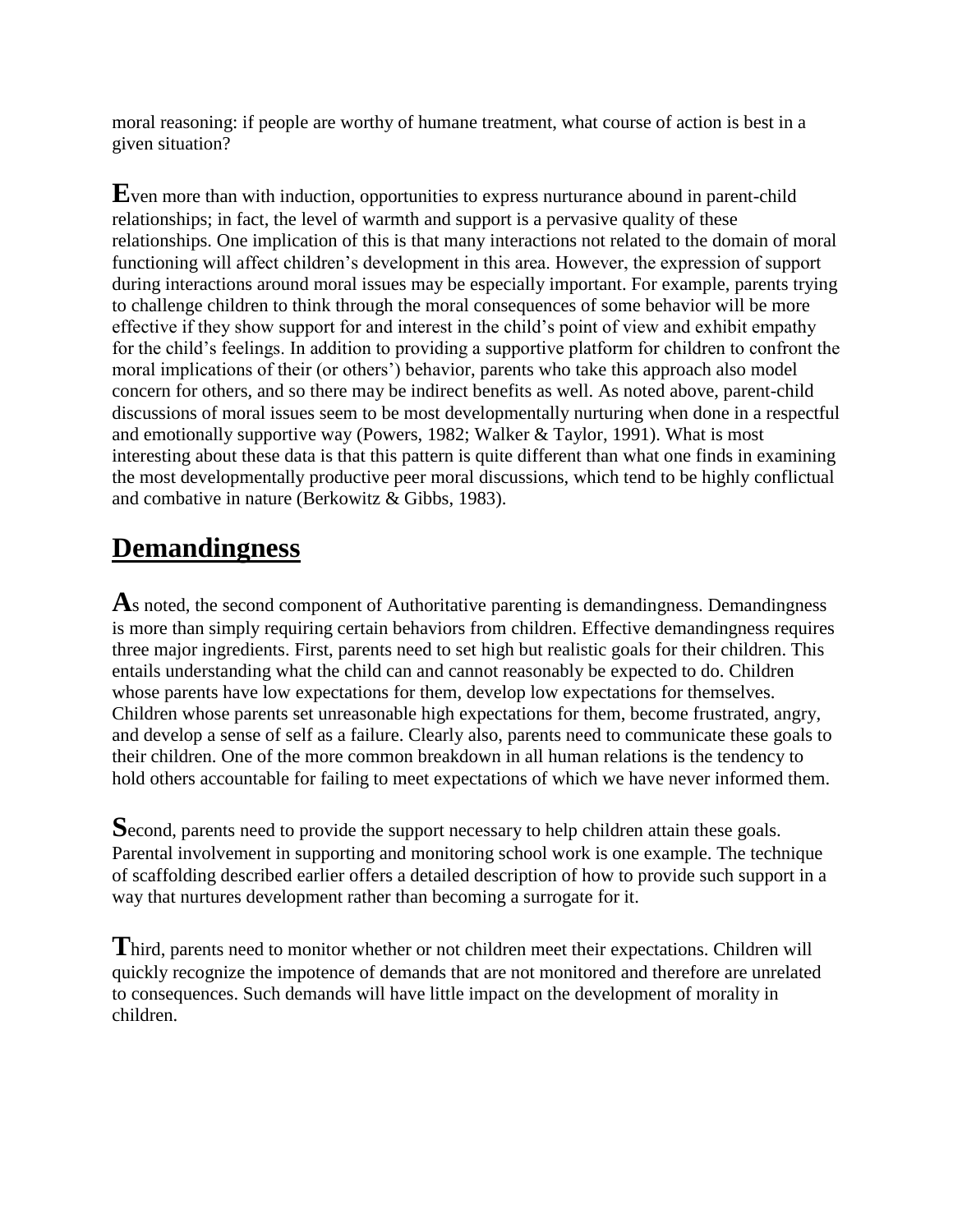**I**f demandingness is appropriately and consistently implemented as part of Authoritative parenting, we have already demonstrated that children will develop greater self-control, altruism, and self-esteem.

## **Modeling**

**"One of the surest ways to help our children turn their moral reasoning into positive moral behavior is to teach by example. Teaching kids respect by respecting them is certainly one way to teach by example... But teaching by example goes beyond how we treat our children. It has to do with how we treat and talk about others outside the family - relatives, friends, strangers. It has to do with how we lead our lives"** (Lickona, 1983, p. 20). We have already discussed how parents' behavior during interactions with their children regarding moral issues serves as a model for them; parents who express empathy or discuss moral reasoning also are modeling these qualities.

There also are more direct ways that modeling can influence children's moral development. Children closely observe their parents' interactions with each other, with family members, and with people more generally, and from those observations learn a great deal about how to treat others. As parents can model respect and compassion toward others, so may they model behavior that is harmful or abusive. For example, parents who resolve disagreements by belittling, coercing, or physically dominating their spouse may teach children that aggression is an appropriate response when their interests conflict with another's. Indeed, families marked by angry, poorly resolved interparental conflict tend to have children who are more aggressive (Grych & Fincham, 1990). Grych and Fincham (1990, 1993) have argued that children actively attempt to make sense of the causes and consequences of parental behavior during conflictual interactions, and that these appraisals can have long term effects on their functioning. Although children may not imitate the specific behaviors they observe, their beliefs and attitudes about how to treat other people may well be shaped by such family experiences. The fact that these "lessons" are unintended makes them no less powerful.

Parents also act as models for moral behavior when they relate events in their lives to their children. Damon (1988, p. 124) offers as the first of his four specific recommendations for parenting moral children that "parents should share openly with children moral reactions to events in their own adult lives. Sharing emotional reactions means demonstrating them when appropriate, describing them clearly, and answering children's questions about them candidly." Similarly, prosocial behaviors, which could involve everything from sharing with their children to discussing contributions to charities, teaches children that they should treat others with respect.

## **Democratic Family Decision-making and Discussion**

**I**t has often been argued that "you can't legislate morality." This is not necessarily true. It depends on the nature of your legislature. You can't legislate morality by fiat. But you can if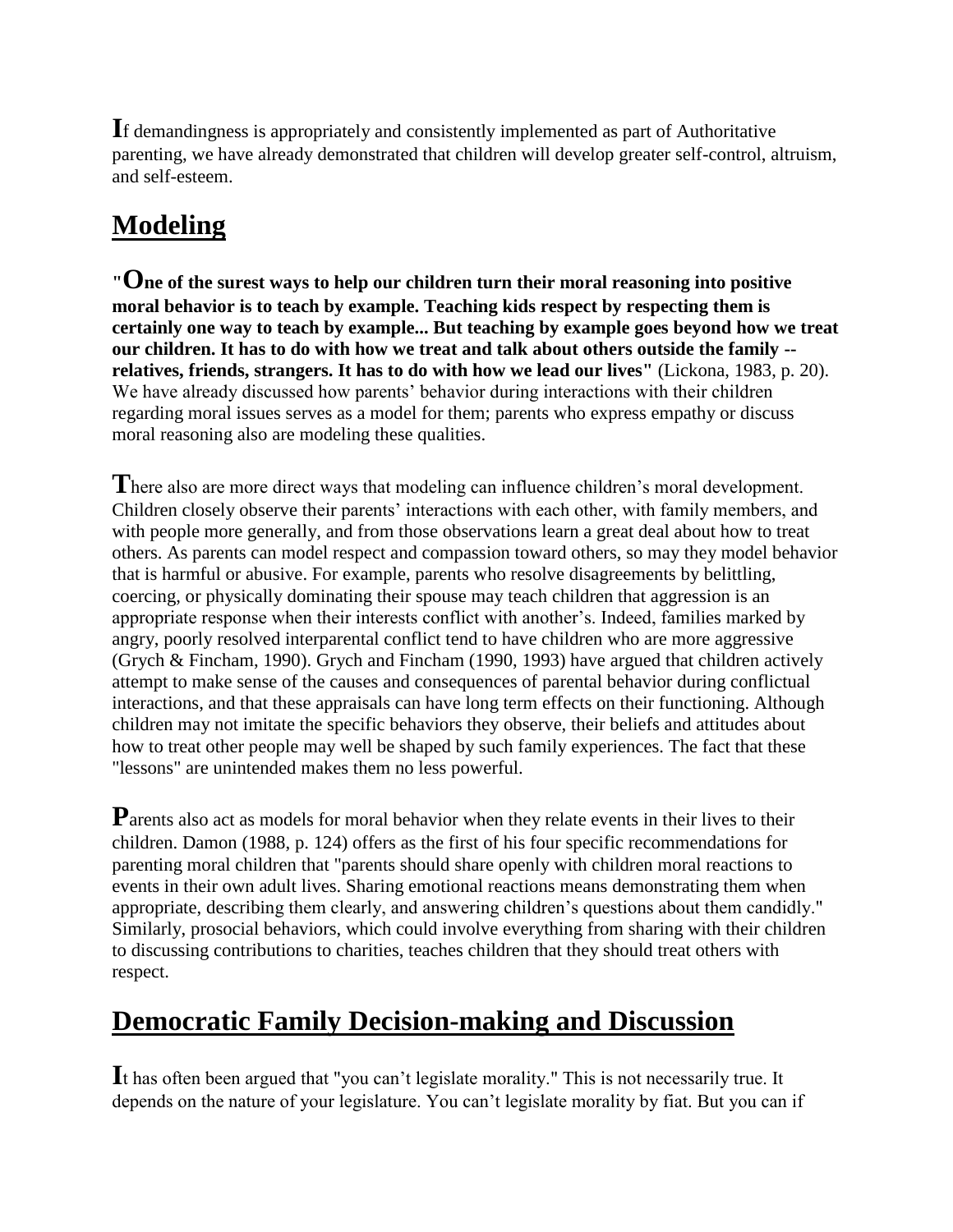your legislature is truly democratic; that is, if all stake-holders are given equal power to enter into the public arena and participate in decision-making. This leads to morality in two ways. First, decisions and rules are more likely to be just. Second, the participation in the process is more likely to stimulate the more development of the participants. This has been demonstrated empirically in Kohlberg's Just Community school approach (Power et al., 1989). It is equally true, however, in the family.

We have seen in our analysis of the components of moral development, that various aspects of such a democratic process produce compliance, moral reasoning development, conscience, higher self-esteem, and altruism in children. Such families respect children's voices as meaningful contributions to family discussions, decisions, and conflict resolution processes. They let children know that their voices are valued and provide affective support for their participation in family discussions.

Lickona (1983) highlights this component of raising moral children with his "fairness" approach." "This approach requires parents to respect kids by considering their point of view. It teaches kids to reason morally – to think of others' needs as well as their own... (It) also gives kids necessary practice in the skills of conflict resolution...These important life skills will help kids translate their moral reasoning into fair behavior in their human relationships" (p. 271). Lickona describes a 10-step process entailing behaviors for (1) achieving mutual understanding of the nature of and perspectives on the problem, (2) solving the problem, and (3) following through to monitor the success and implementation of the solution.

## **Putting it All Together**

**T**hus far we have tried to identify the components of a moral child and the parenting behaviors that foster or impede their development. We also have tried to explicate in more detail how parents can implement five core parenting strategies that have been empirically related to the growth of our eight aspects of child morality. Many parents naturally engage in these strategies, but others may require education or structured training to provide the kind of parenting that supports moral development.

**P**arent training programs have a well-established place in the treatment of noncompliance, aggression, and other externalizing problems in children. These behaviorally-based psychoeducational programs are designed to teach parents principles of effective behavior management, including but not limited to the proper use of reinforcement and punishment and guidelines for clear communication. Outcome research on the efficacy of parent training programs for reducing externalizing problems in children consistently supports their utility (Moreland, et al., 1982; Weisz, et al., 1995), suggesting that this model also may work well for teaching parents how to foster moral and prosocial behavior in their children.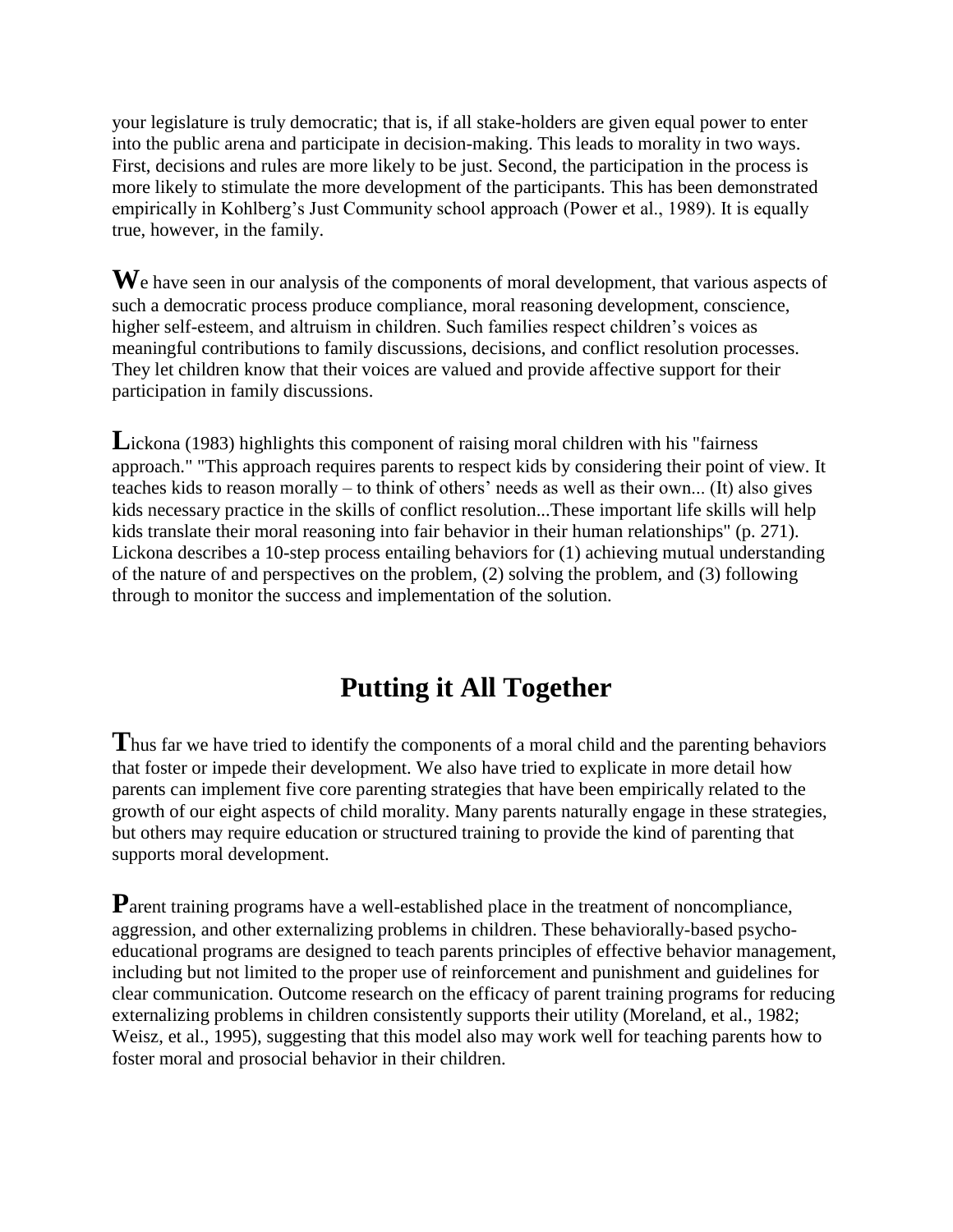Parent training programs also have been designed for non-clinical populations as a way of enhancing parents' interactions with their children, and focus more on improving parent-child relationships than on eliminating problem behaviors. These programs provide a preexisting platform for teaching the five parenting strategies described; each above is amenable to presenting in an individual, small group, or workshop format. Although the specific content taught would need to be adjusted to fit the developmental level of the child, the principles are applicable across ages. For example, a 4 year-old may be included in a democratic approach to family decision-making by inviting their opinions and giving them choices (within limits acceptable to parents) in some situations (such as whether to go to the zoo or the park). A 14 year-old, in contrast, may be involved in making decisions about an appropriate curfew or reasonable consequences for failing to complete homework.

Unfortunately, little attention has been paid to teaching parents how to foster specifically moral characteristics in children. As noted above, two studies have taught parents how to participate in discussions of moral issues with their children (Grimes, cited in Higgins, 1980; Stanley, 1980). Although both were successful in accelerating moral reasoning development, only Stanley documented a change in parenting style outside of the artificial school-based discussion sessions. Nevertheless, these studies do suggest that interventions with parents can change parental behavior related to moral development and can positively influence children's moral development. More attention has been paid to teaching parents how to prevent child risk behaviors such as substance use (Kumpfer & Alvarado, 1995). It is worth noting that one popular model, the **"resiliency model"** (Richardson, et al., 1990), includes empathy and self-esteem as two of seven basic resiliency characteristics in youth.

**H**owever, even though parent training programs generally are effective, not all children and parents benefit from these interventions. Factors such as marital discord, parental psychopathology (especially depression), and adverse socioeconomic circumstances can make it difficult for parents to understand and utilize the skills taught in these programs (Sanders, 1992). Some parent training programs attend to these issues, teaching skills for resolving marital discord (Dadds, Schwartz, & Sanders, 1987; Greist, et al., 1983) and reducing depression (Greist, et al., 1983), but some parents will need more intensive interventions, such as individual or couples therapy, before they can provide the kind of parenting that promotes moral development. Moreover, parents' behavior, both with their partner and with their child, may go beyond failing to stimulate moral growth and actually undermine their children's moral development. Marital conflict, interspousal and parent-child abuse, and inconsistent discipline are related to aggressive and antisocial behavior in children (Hinshaw & Anderson, 1996), and consequently need to be directly addressed before there can be any reasonable expectation that children will exhibit more moral behavior. Thus, for some families, attention to promoting moral development begins with changing destructive behavior in the family.

**F** inally, cultural norms and values for appropriate parenting may be inconsistent with the goals and methods of standard parent training programs (Forehand & Kotchik, 1996). The majority of research on links between parenting and moral development has been conducted with White, middle class samples and may not apply to other ethnic or socioeconomic groups. What is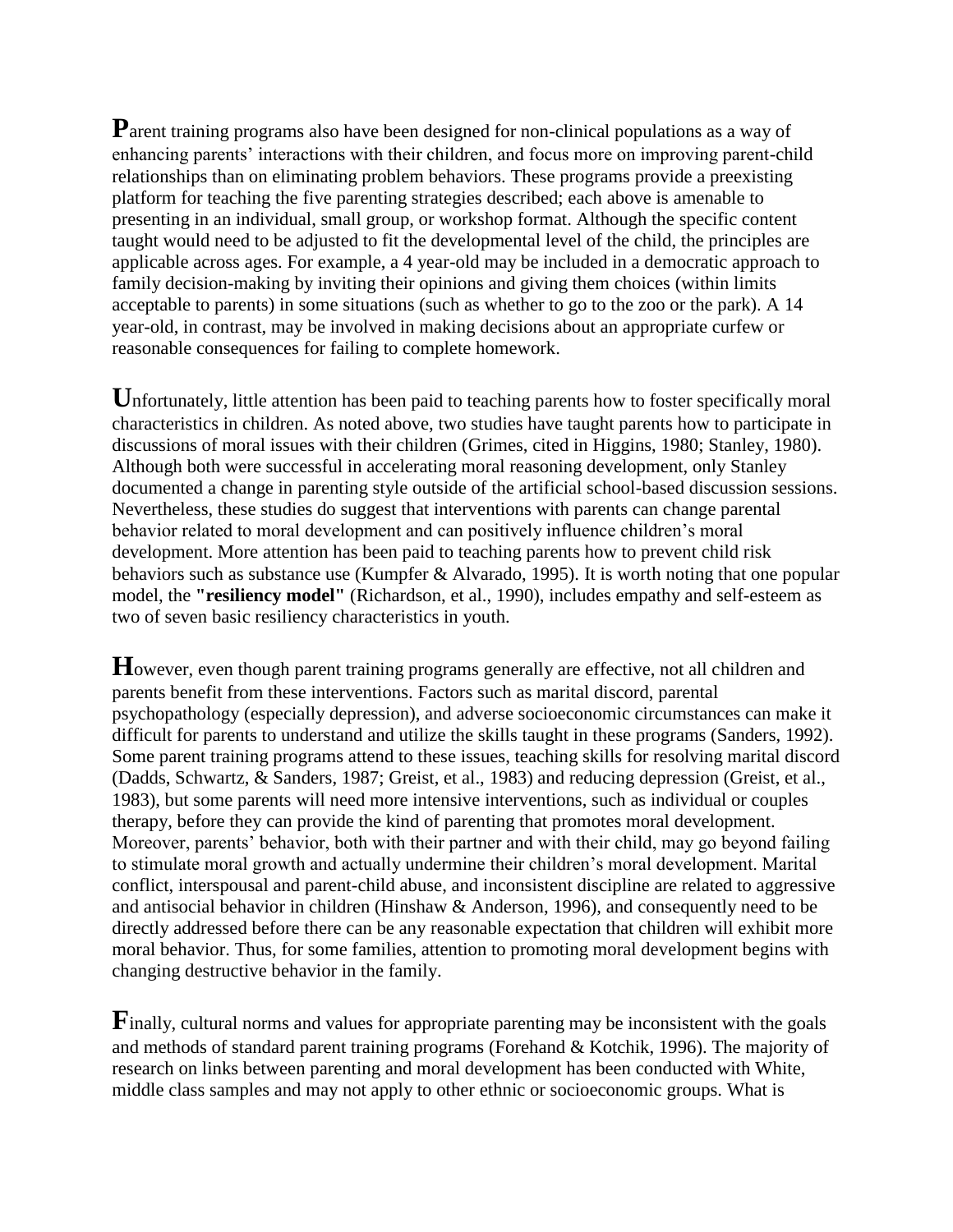viewed as desirable and appropriate behavior in children and parents is not invariant, and for parent education to be effective, educators and therapists need to be aware of and sensitive to the cultural context of parenting (Forehand & Kotchik, 1996). Failure to do so could result in viewing parents from minority cultures as inadequate and teaching them methods that clash with their values.

#### **References**

Ainsworth, M.D.S., Bell, S.M., & Stayton, D.J. (1972). Individual differences in the development of some attachment behaviors. Merrill-Palmer Quarterly, 18, 123-143.

Ainsworth, M.D.S., Blehar, M.C., Waters, E., & Wahl, S. (1978). Patterns of attachment. Hillsdale, NJ: L. Erlbaum.

Alexander, R.D. (1987). The biology of moral systems. New York: Aldine de Gruyter.

Allinsmith, W., & Greening, T.C. (1955). Guilt over anger as predicted from parental discipline: A study of superego development. American Psychologist, 10, 320.

Bandura, A. (1986). Social foundations of thought and action: A social cognitive theory. Englewood Cliffs, NJ: Prentice-Hall.

Baumrind, D. (1971). Current patterns of parental authority. Developmental Psychology Monographs,  $4(1)$ .

Baumrind, D. (1980). New directions in socialization research. Psychological Bulletin, 35, 639- 652.

Berkowitz, M.W. (1982). Self-control development and relation to prosocial behavior: A response to Peterson. Merrill-Palmer Quarterly, 28, 223-236.

Berkowitz, M.W. (1997). The complete moral person: Anatomy and formation. In J.M. DuBois (Ed.), Moral issues in psychology: Personalist contributions to selected problems (pp. 11-42). Lanham, MD: University Press of America.

Berkowitz, M.W., & Gibbs, J.C. (1983). Measuring the developmental features of moral discussion. Merrill-Palmer Quarterly, 29, 399-410.

Berkowitz, M.W., Giese, J.K., Begun, A.L., Mulry, G., & Zweben, A. (1995). Family dynamics and adolescent moral development. Paper presented at the 2<sup>nd</sup> International Conference on Moral Education, Reitaku, Japan.

Blasi, A. (1993). The development of identity: Some implications for moral functioning. In G.G. Noam & T. Wren (Eds.), The moral self (pp. 99-122). Cambridge, MA: The MIT Press.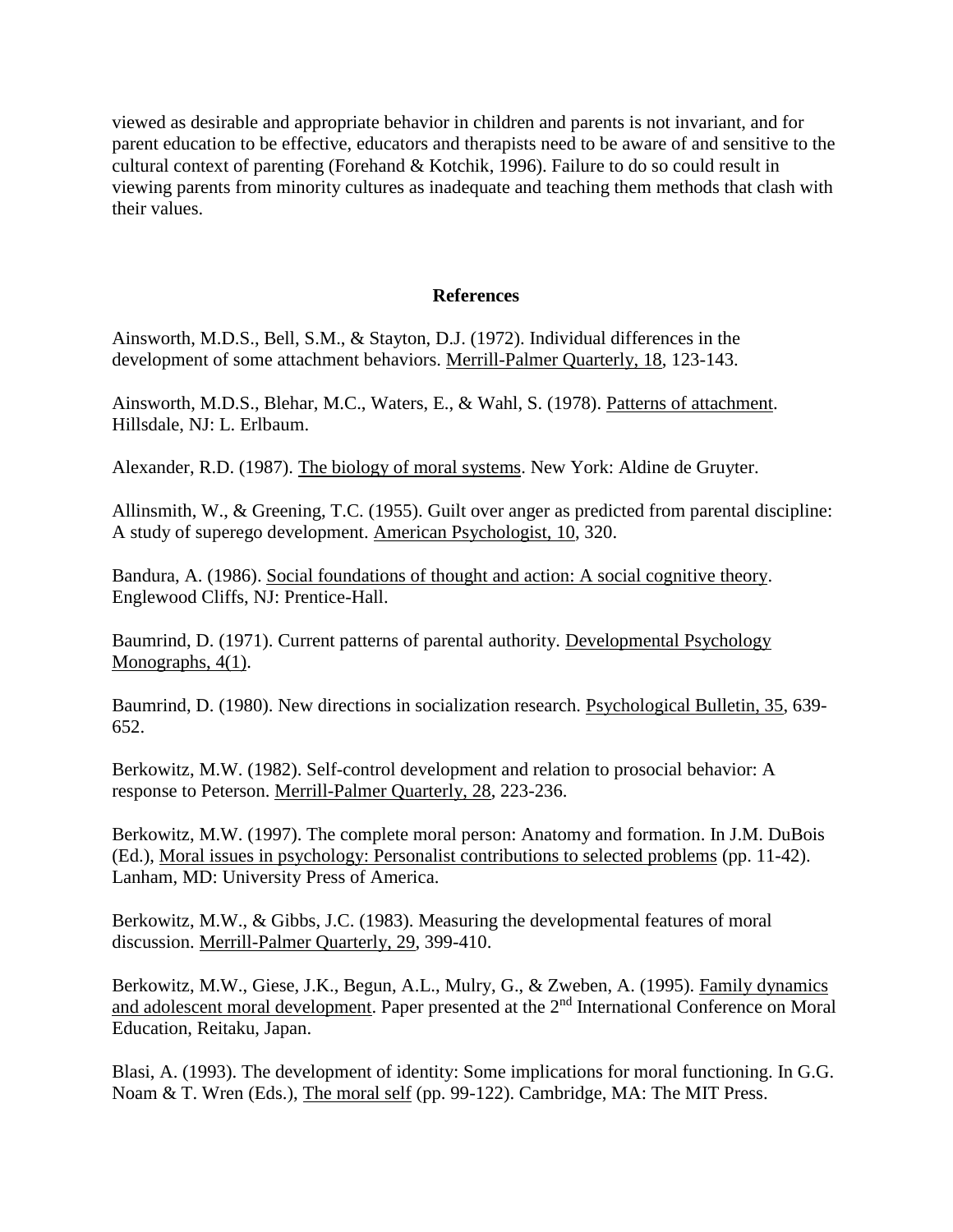Blasi, A. (1995). Moral understanding and the moral personality: The process of moral integration. In W.M. Kurtines & J.L Gewirtz (Eds.), Moral development: An introduction (pp. 229-254). Boston: Allyn & Bacon.

Blasi, A., & Milton, K. (1991). The development of the sense of self in adolescence. Journal of Personality, 59, 217-242.

Bowlby, J. (1969). Attachment. New York: Basic Books.

Bowlby, J. (1988). A secure base: Parent-child attachment and healthy human development. New York: Basic Books.

Boyes, M.C., & Allen, S.G. (1993). Styles of parent-child interaction and moral reasoning in adolescence. Merrill-Palmer Quarterly, 39, 551-570.

Block, J.H. (1971). Lives through time. Berkeley, CA: Bancroft Books.

Bruner, J.S. (1975). The ontogenesis of speech acts. Journal of Child Language, 2, 1-19.

Clarke-Stewart, K.A. (1973). Interactions between mothers and their young children. Monographs of the Society for Research in Child Development, 38.

Colby, A., & Damon, W. (1992). Some do care: Contemporary lives of moral commitment. New York: The Free Press.

Colby, A., & Kohberg, L. (1987). The measurement of moral judgment: Volume 1. New York: Cambridge University Press.

Coopersmith, S. (1967). The antecedents of self-esteem. San Francisco: Freeman.

Crockenberg, S.B. (1981). Infant irritability, mother responsiveness, and social support influences on the security of infant-mother attachment. Child Development, 52, 857-865.

Dadds, M.R., Schwartz, S., & Sanders, M.R. (1987). Marital discord and treatment outcome in behavioral treatment of child conduct disorders. Journal of Consulting and Clinical Psychology, 55, 396-403.

Damon, W. (1977). The social world of the child. San Francisco: Jossey-Bass.

Damon, W. (1988). The moral child: Nurturing children's natural moral growth. New York: Free Press.

Diagnostics and Statistics Manual - IV (1994). Washington, D.C.: American Psychiatric Association.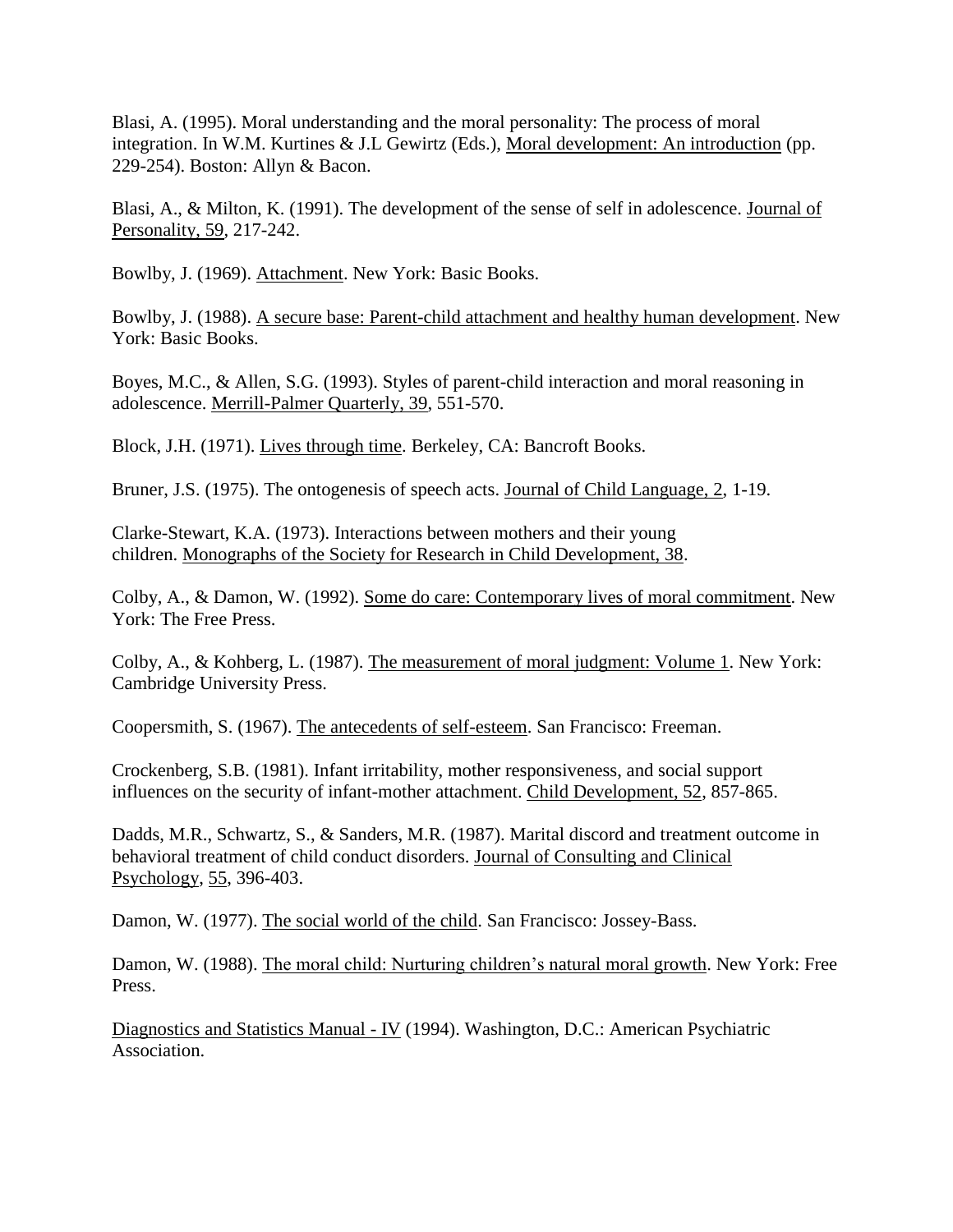Egeland, B., & Sroufe, L.A. (1981). Attachment and early maltreatment. Child Development, 52, 44-52.

Eisenberg, N. (1986). Altruistic emotion, cognition, and behavior. Hillsdale, NJ: L. Erlbaum & Associates.

Eisenberg, N., & Miller, P.A. (1987). The relation of empathy to prosocial and related behaviors. Psychological Bulletin, 94, 100-131.

Eisenberg, N., & Mussen, P.H. (1989). The roots of prosocial behavior in children. New York: Cambridge University Press.

Etzioni, A. (1993). The spirit of community: Rights, responsibilities, and the Communitarian agenda. New York: Crown.

Etzioni, A. (1996). The new Golden Rule: Community and morality in a democratic society. New York: Basic Books.

Eysenck, H. (1976). The biology of morality. In T. Lickona (Ed.), Moral development and behavior: Theory, research, and social issues (pp. 108-123). New York: Holt, Rinehart and Winston.

Forehand, R., & Kotchik, B.A. (1996). Cultural diversity: A wake-up call for parent training. Behavior Therapy, 27, 187-206.

Forsyth, D.R., & Pope, W.R. (1984). Ethical ideology and judgments of social psychological research: Multidimensional analysis. Journal of Personality and Social Psychology, 46, 1365- 1375.

Gibbs, J.C. (1987). Social processes in delinquency: The need to facilitate empathy as well as sociomoral reasoning. In W.M. Kurtines & J.L. Gewirtz (Eds.), Moral development through social interaction. New York: John Wiley.

Gilligan, J. (1976). Beyond morality: Psychoanalytic reflections on shame, guilt, and love. In T. Lickona (Ed.), Moral development and behavior: Theory, research, and social issues (pp. 144- 158). New York: Holt, Rinehart and Winston.

Greist, D.L., Forehand, R., Rogers, T., Beiner, J., Furey, W., & Williams, C.A. (1983). Effects of parent enhancement therapy on the treatment outcome and generalization of a parent training program. Behavior Therapy, 14, 37-53

Grych, J.H., & Fincham, F.D. (1990). Marital conflict and children's adjustment: A cognitivecontextual framework.Psychological Bulletin, 108, 267-290.

Grych, J.H., & Fincham, F.D. (1993). Children's appraisals of marital conflict: Initial investigations of the cognitive-contextual framework. Child Development, 64, 215-230.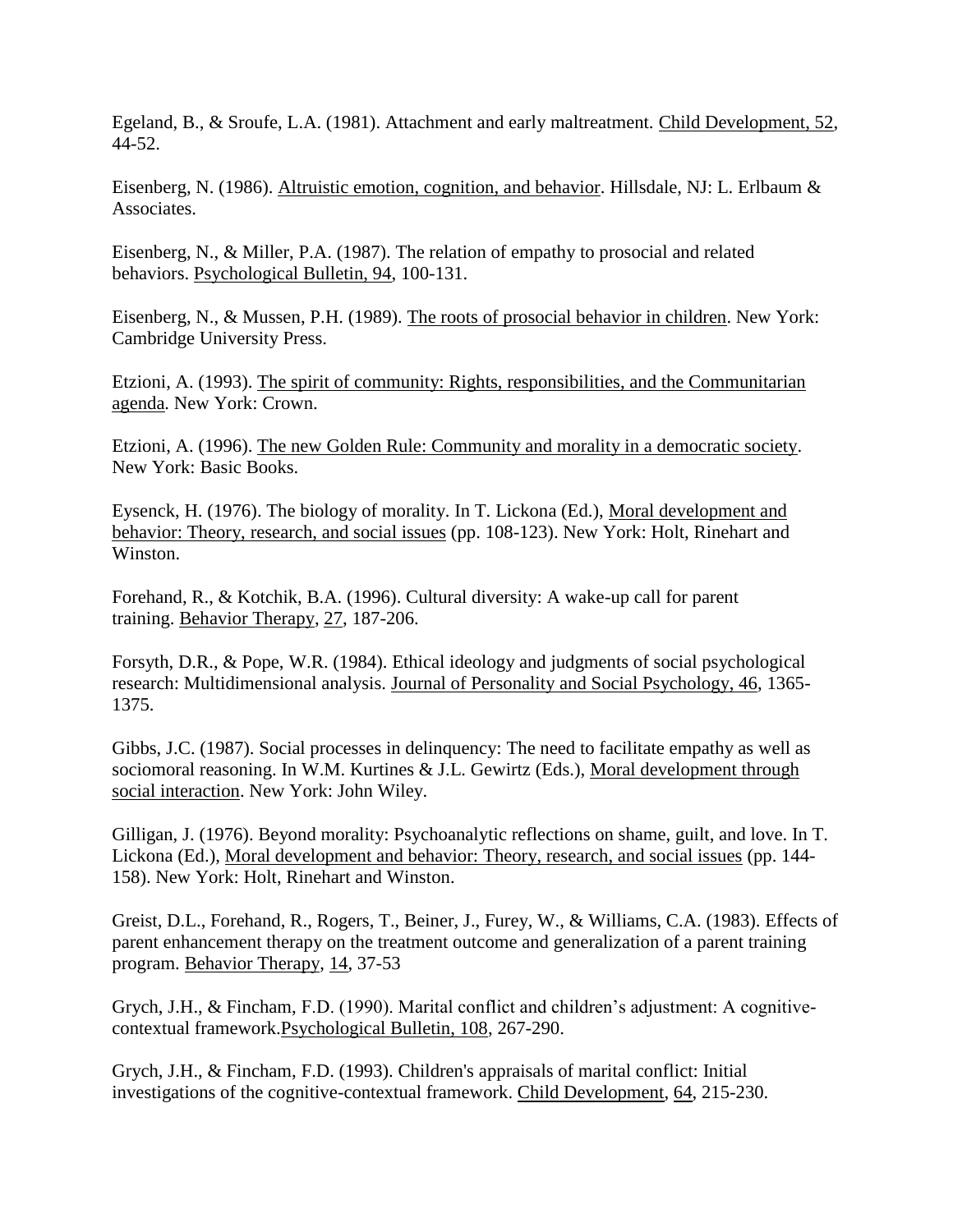Haan, N., Aerts, E., & Cooper, B.A.B. (1985). On moral grounds: The search for practical morality. New York: NYU Press.

Hartshorne, H., May, M.A., & Waller, J.B. (1929). Studies in the nature of character: Volume II. Studies in service and self-control. New York: Macmillian.

Hartup, W.W. (1983). Peer relations. In P. Mussen & E.M. Hetherington (Eds.), Manual of child psychology ( $4^{th}$  ed.). New York: John Wiley & Sons.

Higgins, A. (1980). Research and measurement issues in moral education interventions. In R.L. Mosher (Ed.), Moral education: A first generation of research and development (pp. 92-107). New York: Praeger.

Hinshaw, S.P., & Anderson, C.A. (1996). Conduct and oppositional defiant disorders. In E. Mash & R. Barkley (Eds.),Child Psychopathology (pp. 113-154). New York: Guildford.

Hoffman, M.L. (1976). Empathy, role-taking, guilt, and development of altruistic motives. In T. Lickona (Ed.), Moral development and behavior: Theory, research, and social issues (pp. 124- 143). New York: Holt, Rinehart and Winston.

Hoffman, M.L. (1983). Affective and cognitive processes in moral internalization. In E.T. Higgins, D.N. Ruble, & W.W. Hartup (Eds.), Social cognition and social development: A sociocultural perspective (pp. 236-274). New York: Cambridge University Press.

Hoffman, M.L. (1991). Empathy, social cognition, and moral action. In W.M. Kurtines & J.L. Gewirtz (Eds.),Handbook of moral behavior and development. Volume 1: Theory (pp. 275-302). Hillsdale, NJ: L. Erlbaum.

Hoffman, M.L., & Saltzstein, H.D. (1967). Parent discipline and the child's moral development. Journal of Personality and Social Psychology, 5, 45-57.

Holstein, C.B. (1976). Development of moral judgment: A longitudinal study of males and females. Child Development, 47, 51-61.

Kagan, J. (1984). The nature of the child. New York: Basic Books.

Kobak, R.R., & Sceery, A. (1988). Attachment in late adolescence: Working models, affect regulation and representations of self and others. Child Development, 59, 135-146.

Kochanska, G. (1991). Socialization and temperament in the development of guilt and conscience. Child Development, 62, 1379-1392.

Kochanska, G. (1997). Mutually responsive orientation between mothers and their young children: Implications for early socialization. Child Development, 68, 94-112.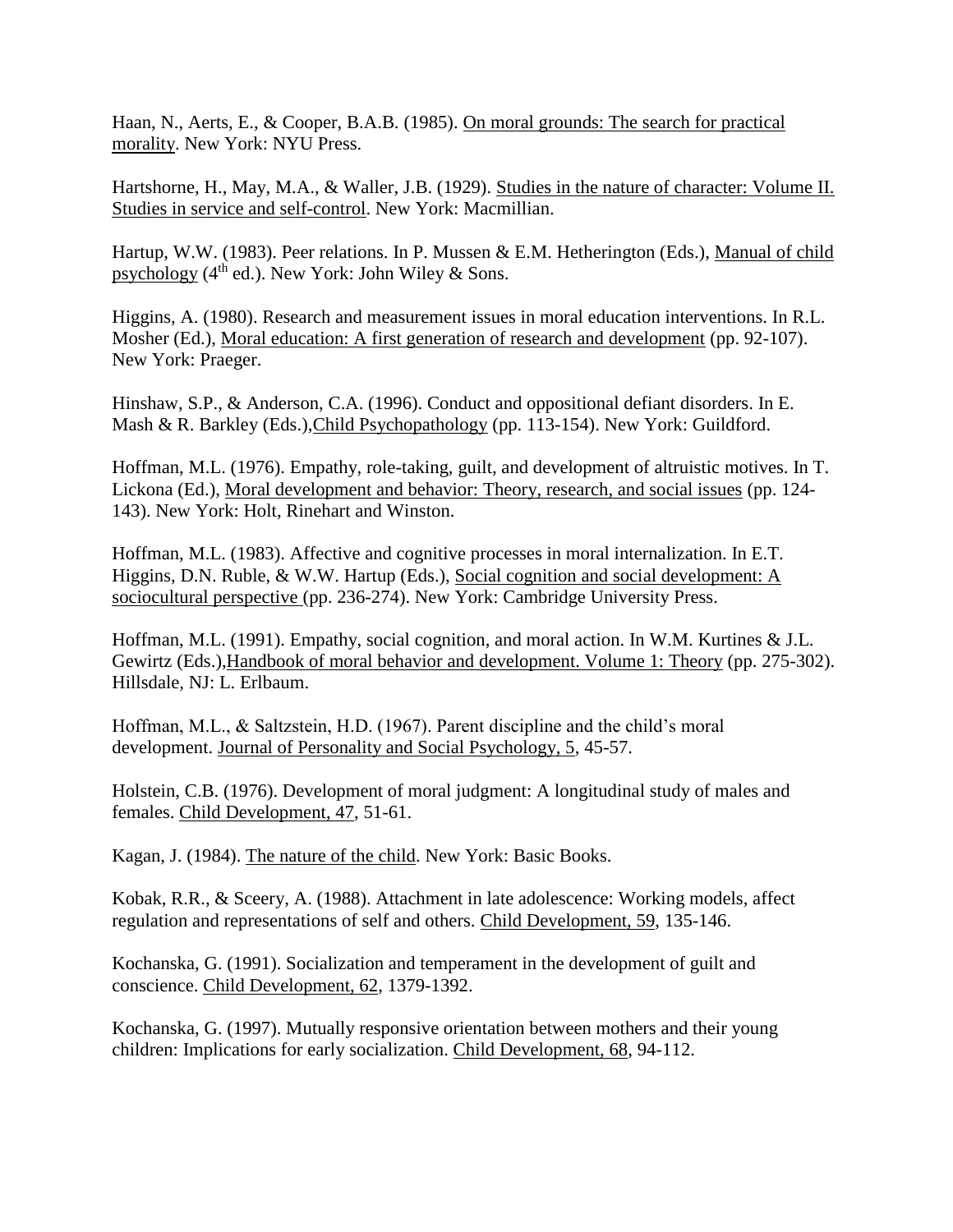Kochanska, G., & Aksan, N. (1995). Mother-child mutually positive affect, the quality of child compliance to requests and prohibitions, and maternal control as correlates of early internalization. Child Development, 66, 236-254.

Kochanska, G., DeVet, K., Goldman, M., Murray, K., & Putnam, S. (1994). Maternal reports of conscience development and temperament in young children. Child Development, 65, 852-868.

Kochanska, G., Kuczynski, L., & Radke-Yarrow, M. (1989). Correspondence between mother's self-reported and observed child-rearing practices. Child Development, 60, 56-63.

Kochanska, G., Murray, K., & Coy, K.C. (1997). Inhibitory control as a contributor to conscience in childhood: From toddler to school age. Child Development, 68, 263-277.

Kohlberg, L. (1976). Moral stages and moralization: The cognitive-developmental approach. In T. Lickona (Ed.), Moral development and behavior: Theory, research, and social issues (pp.31- 53). New York: Holt, Rinehart and Winston.

Kruger, A.C. (1992). The effect of peer and adult-child transactive discussions on moral reasoning. Merrill-Palmer Quarterly, 38, 191-211.

Kruger, A.C., & Tomasello, M. (1986). Transactive discussions with peers and adults. Developmental Psychology, 22, 681-685.

Kuczynski, L., Kochanska, G., Radke-Yarrow, M., & Girnius-Brown, O. (1987). A developmental interpretation of young children's non-compliance. Developmental Psychology, 23, 799-806.

Kumpfer, K.L., & Alvarado, R. (1995). Strengthening families to prevent drug use in multiethnic youth. In G. Botvin, S. Schinke, & M. Orlandi (Eds.), Drug abuse prevention with multiethnic youth (pp. 255-294). Thousand Oaks, CA: Sage Publications.

Lamb, S. (1993). First moral sense: An examination of the appearance of morally related behaviors in the second year of life. Journal of Moral Education, 22, 97-109.

Lamb, S., & Feeny, N.C. (1995). Early moral sense and socialization. In W.M. Kurtines & J.L Gewirtz (Eds.), Moral development: An introduction (pp. 497-510). Boston: Allyn & Bacon.

Lickona, T. (1983). Raising good children. New York: Bantam Books.

Luria, A.R. (1961). The role of speech in the regulation of normal and abnormal behavior. New York: Liveright.

Maccoby, E.E. (1980). Social development: Psychological growth and the parent-child relationship. New York: Harcourt Brace Jovanovich.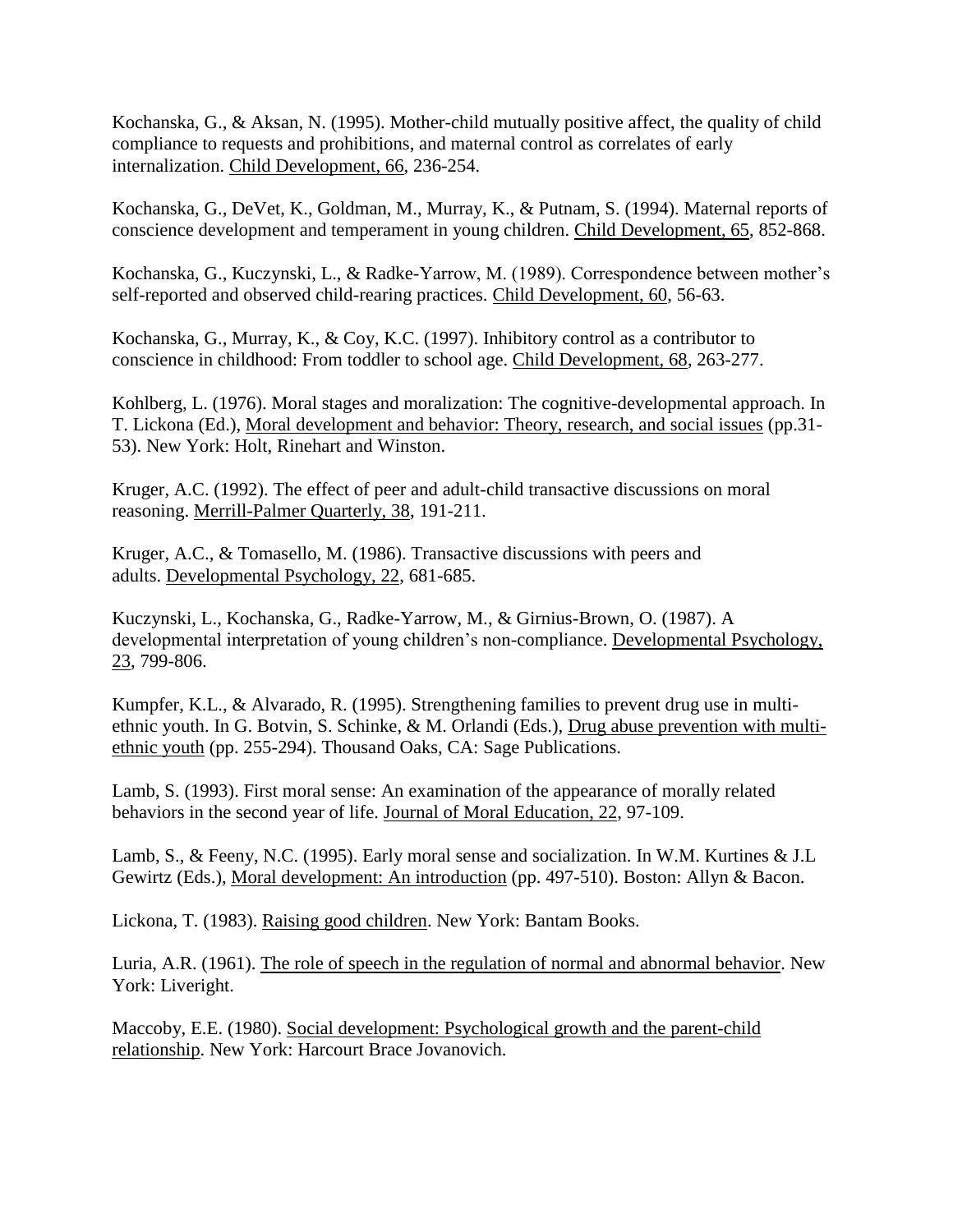Magid, K., & McKelvey, C.A. (1987). High risk: Children without a conscience. New York: Basic Books.

Main, M., & Cassidy, J. (1988). Categories of response with the parent at age six: Predicted from infant attachment classifications and stable over a one month period. Developmental Psychology, 24, 415-426.

Main, M., Tomasini, L., & Tolan, W. (1979). Differences among mothers of infants judged to differ in security.Developmental Psychology, 15, 472-473.

Matas, L., Arend, R.A., & Sroufe, L.A. (1978). Continuity of adaptation in the second year: The relationship between quality of attachment and later competence. Child Development, 49, 547- 556.

Mischel, W. (1981). Metacognition and the rules of delay. In J.H. Flavell & L. Ross (Eds.), Social cognitive development: Frontiers and possible futures (pp. 240-271). New York: Cambridge University Press.

Moreland, J.R., Schwebel, A.I., Beck., S., & Wells, R. (1982). Parents as therapists: A review of the behavior therapy parent training literature-1975-1981. Behavior Modification, 6, 250-276.

Olejnik, A.B. (1980). Adults' moral reasoning with children. Child Development, 51, 1285- 1288.

Oliner, S.P., & Oliner, P.M. (1988). The altruistic personality: Rescuers of Jews in Nazi Europe. New York: Free Press.

Parikh, B. (1980). Development of moral judgment and its relation to family environmental factors in Indian and American families. Child Development, 51, 1030-1039.

Park, K.A., & Waters, E. (1989). Security of attachment and preschool friendships. Child Development, 60 1076-1081.

Pelaez-Nogueras, M., & Gewirtz, J.L. (1995). The learning of moral behavior: A behavioranalytic approach. In W.M. Kurtines & J.L Gewirtz (Eds.), Moral development: An introduction (pp.173-200). Boston: Allyn & Bacon.

Piaget, J. (1965). The moral judgment of the child. (M.Gabain, Trans.). New York : Free Press.

Power, F.C., Higgins, A., & Kohlberg, L. (1989). Lawrence Kohlberg's approach to moral education. New York: Columbia University Press.

Powers, S.I. (1982). Family interaction and parental moral development as a context for adolescent moral development. Unpublished doctoral dissertation, Harvard University.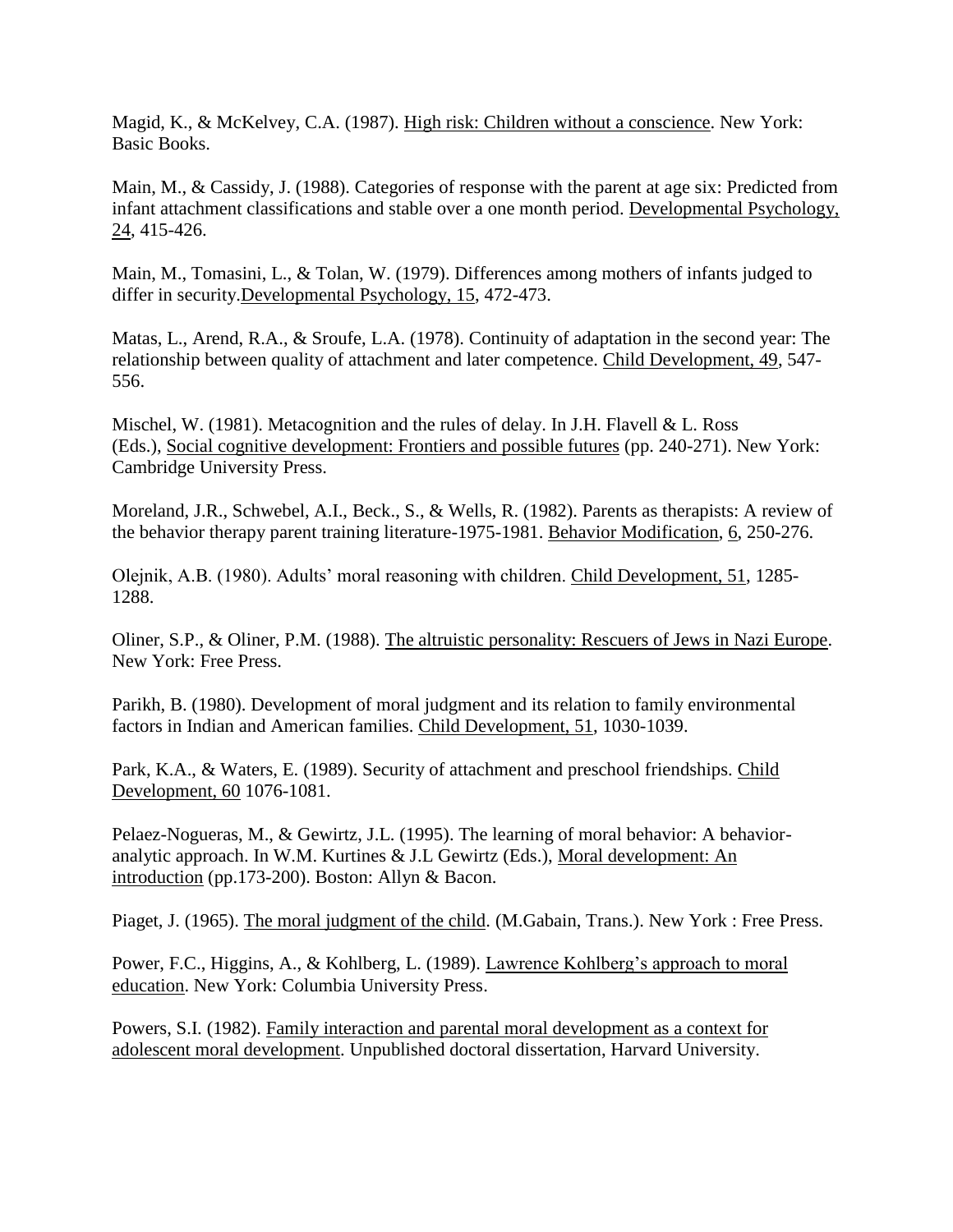Pratt, M., & Diessner, R. (1994). Parenting style, scaffolding, and moral stage in parentadolescent discussions of real-life and hypothetical dilemmas. Poster presented at the annual conference of the Association for Moral Education, Banff, Canada.

Rest, J.R. (1985). An interdisciplinary approach to moral education. In M.W. Berkowitz & F. Oser (Eds.), Moral education: Theory and application (pp. 9-27). Hillsdale, NJ: L. Erlbaum.

Richardson, G.E., Neiger, B.L., Jensen, S., & Kumpfer, K.L. (1990). The resiliency model. Health Education, 21, 33-39.

Sagan, E. (1988). Freud, women, and morality: The psychology of good and evil. New York: Basic Books.

Sanders, M.R. (1992). New directions in behavioral family intervention with children: From clinical management to prevention. New Zealand Journal of Psychology, 21, 25-36.

Schaffer, H.R. (1996). Social development. Cambridge, MA: Blackwell.

Schaefer, E.S. (1959). A circumplex model for maternal behavior. Journal of Abnormal and Social Psychology, 59, 226-235.

Schneider-Rosen, K., & Rothbaum, F. (1993). Quality of parental caregiving and security of attachment. Developmental Psychology, 29, 358-367.

Schulman, M., & Mekler, E. (1985). Bringing up a moral child: A new approach for teaching your child to be kind, just, and responsible. Reading, MA: Addison-Wesley.

Selman, R.L. (1980). The growth of interpersonal understanding: Developmental and clinical analyses. New York: Academic Press.

Shoffeit, P.G. (1971). The moral development of children as a function of parental moral judgments and childrearing. Unpublished doctoral dissertation, George Peabody College for Teachers, Nashville.

Shweder, R.A., Mahapatra, M., & Miller, J.G. (1987). Culture and moral development. In J. Kagan & S. Lamb (Eds.),The emergence of morality in young children (pp. 1-82). Chicago: University of Chicago Press.

Speicher, B. (1994). Family patterns of moral judgment during adolescence and early adulthood. Developmental Psychology, 30, 624-632.

Speicher-Dubin, B. (1982). Relationships between parent moral jdugment, child moral judgment and family interaction: A correlational study. Unpublished doctoral dissertation, Harvard University.